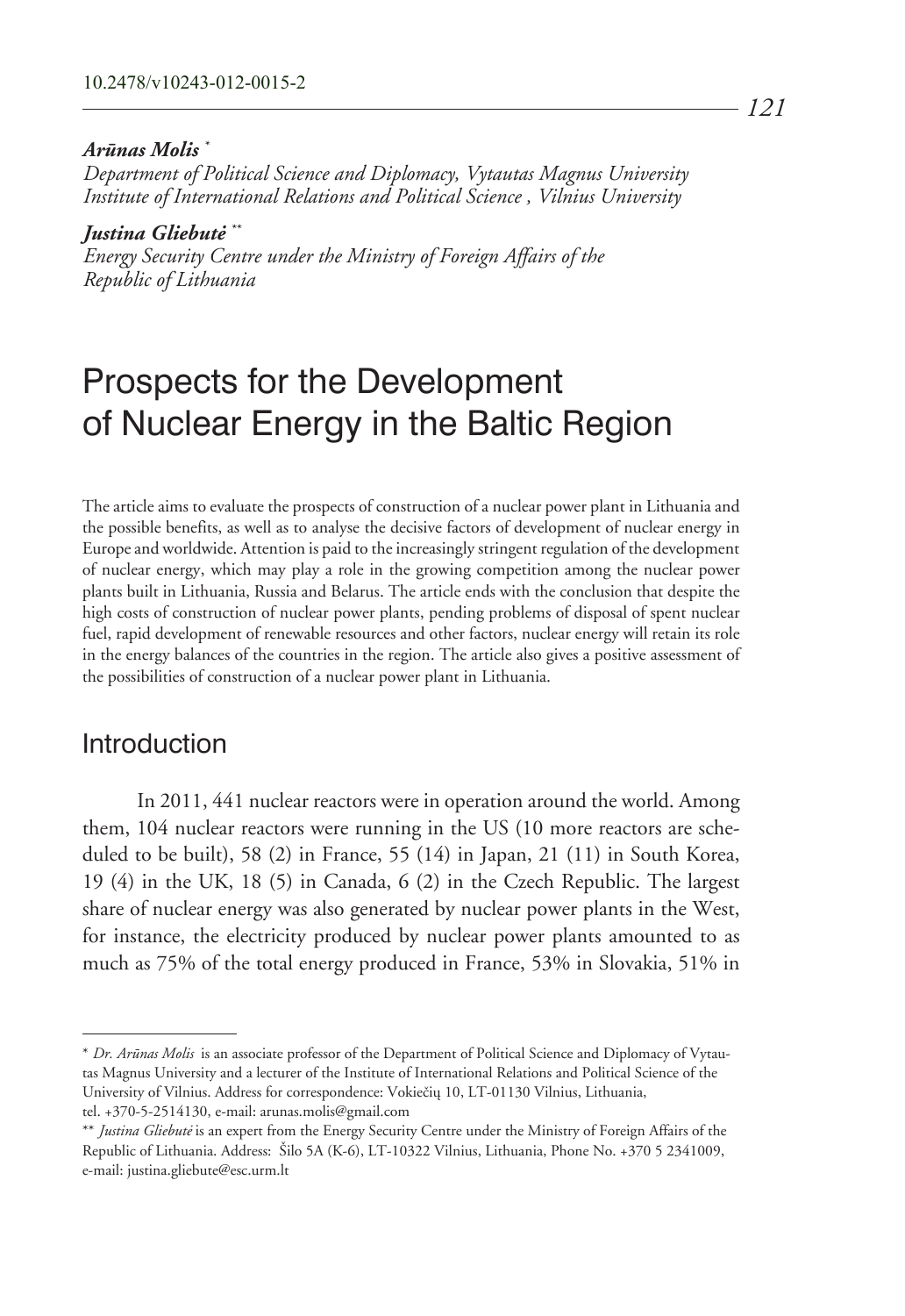Belgium. In the meantime, as many as 2.4 billion people faced a shortage of electric power supply and 1.4 billion people lacked any access to electricity in the remaining part of the world. According to UN Secretary-General Ban Kimoon, to achieve the Millennium Development Goals, all energy generation technologies, including nuclear power, will have to contribute to the supply of those people with electricity<sup>1</sup>. The development of nuclear power is also driven by another important factor. The phase-out of nuclear power in the West alone would boost the demand for natural gas by over 400 billion cubic meters by 2045. Therefore, nuclear energy is a tool to the partial reduction of dependence on exhaustible conventional energy sources.

In the context of strengthening energy security, the EU institutions finance the development of cross-border electricity and gas links, and develop a formal and informal dialogue with the existing and potential EU partners in the areas of extraction and transportation of energy resources. Furthermore, the Member States invest in specific plants, including nuclear power plants. It is projected to build at least four nuclear power plants (NPP) in the Baltic Sea region in the ten upcoming years, one of them in Lithuania. It should be noted that not only energy systems but also all prospects of economic development in the country are associated with the development of nuclear energy: strategic documents maintain that it is exactly the new NPP that will determine the assurance of sufficient local capacities to meet the demand of the local electricity market. However, it will not be easy to build a NPP in Lithuania – as a result of the plans of construction of equivalent objects in the neighbourhood (in Kaliningrad, Belarus, Poland), as well as the deteriorating Lithuanian political relations with the countries participating in the project, economic and financial instability in Europe, sufficient momentum in the expansion of alternative energy generation capacities and other objective circumstances.

When analysing the decisive factors in the development of nuclear energy, it should be noted that the approach of the global community, the EU institutions and its Member States, including the states of the Baltic Sea region, towards the development of nuclear power is neither unanimous nor stable. In other words, it is under ongoing evolution – agreements and commitments are continuously replaced by new, more relevant decisions in line with the changes in the situation. Due to the changes in the situation, the agreements concluded more than five years ago fall into oblivion – therefore, the present study focuses on the discussion on the most relevant tendencies and agreements. With the EU, the International

<sup>1</sup> United Nations High-Level Meeting on Nuclear Safety and Security convened by the Secretary-General, 22 September 2011.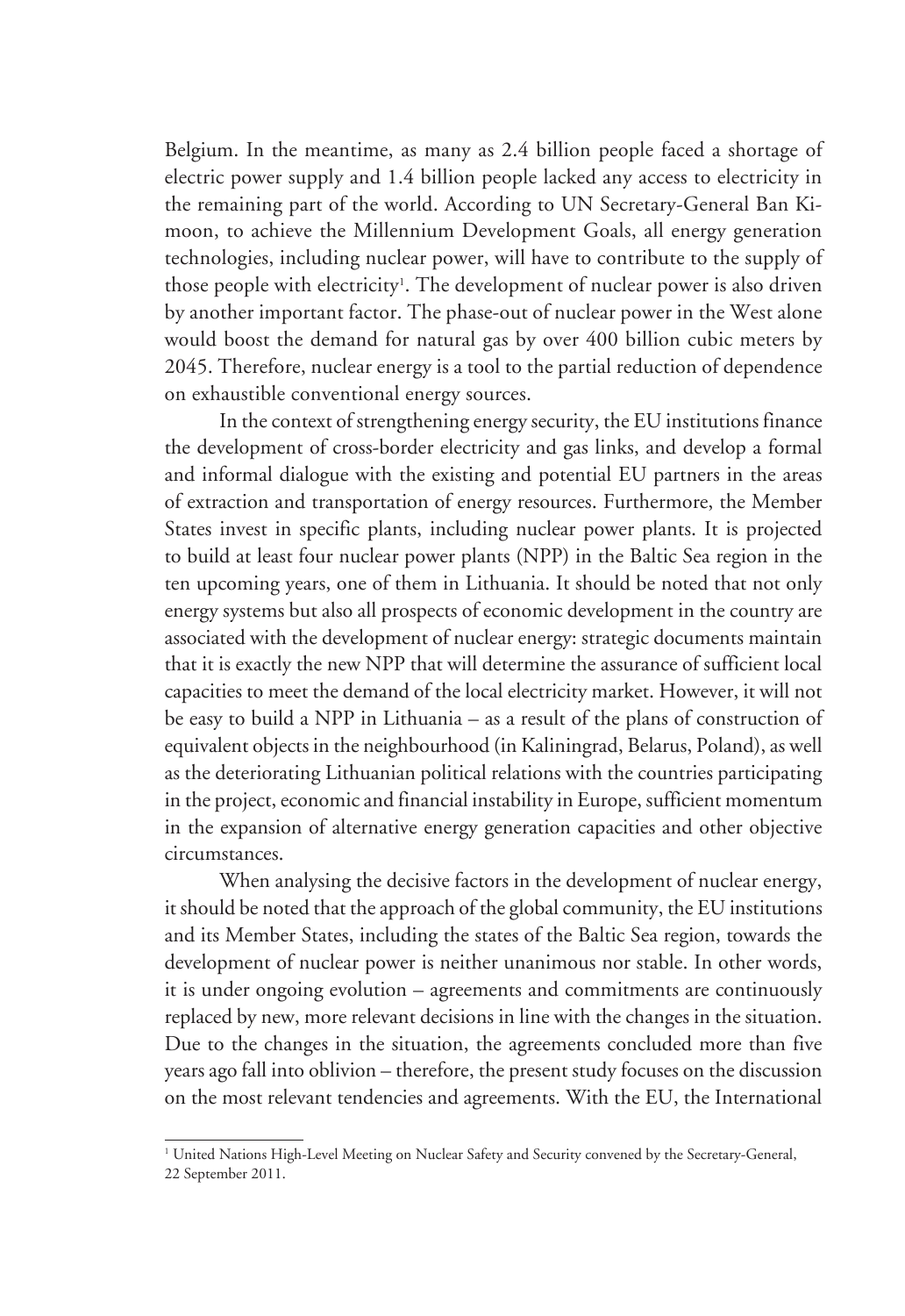Atomic Energy Agency (IAEA), other international institutions recognising that the development of nuclear energy is a matter for the countries to decide for themselves, the article focuses on the progress and motives of the countries in the region determined to develop this type of energy, as well as the impact of external factors on realizing the plans. It is driven by two goals: to give an objective evaluation of the prospects of construction of a new NPP in Lithuania and its impact on Lithuania's energy security.

The article essentially supports the public opinion expressed on several occasions that one or two export-oriented nuclear power plants will have the potential to function in the region successfully. Considering that Lithuania will also seek to export the energy generated in the Visaginas Nuclear Power Plant (VNPP), we must inevitably compare the project supported by Lithuania with the progress made in the implementation of equivalent projects in the neighbouring Kaliningrad, also Belarus, and Poland. Whereas the VNPP project is a cross-border project, it is necessary to analyse the energy interests of both Lithuania and other countries of the Baltic Sea region when making an evaluation of its prospects. The construction and operation of the power plant will definitely have an effect on the energy and economic security of the countries participating in the project, as well as the bilateral relations of the project partners – the second and the third sections of the article are dedicated to the discussion of these aspects.

The evaluation of the impact of a new NPP on the energy security of the country and the region, financial and economic nuclear safety and other aspects of construction of the NPP in Lithuania mostly relied on the national and EU legal acts, also non-classified information on the construction of nuclear power plants. The insights of Lithuanian scientists (both opposing to, and supporting the implementation of the VNPP project) on financial, legal and political aspects of NPP construction, the NPP impact on environment and the energy security of the Baltic States proved to be particularly useful. However, the study also paid significant attention to the legal regulation of construction of nuclear power plants, i.e. the analysis of the requirements and recommendations enshrined in the documentation of Lithuania, the EU and other international organisations.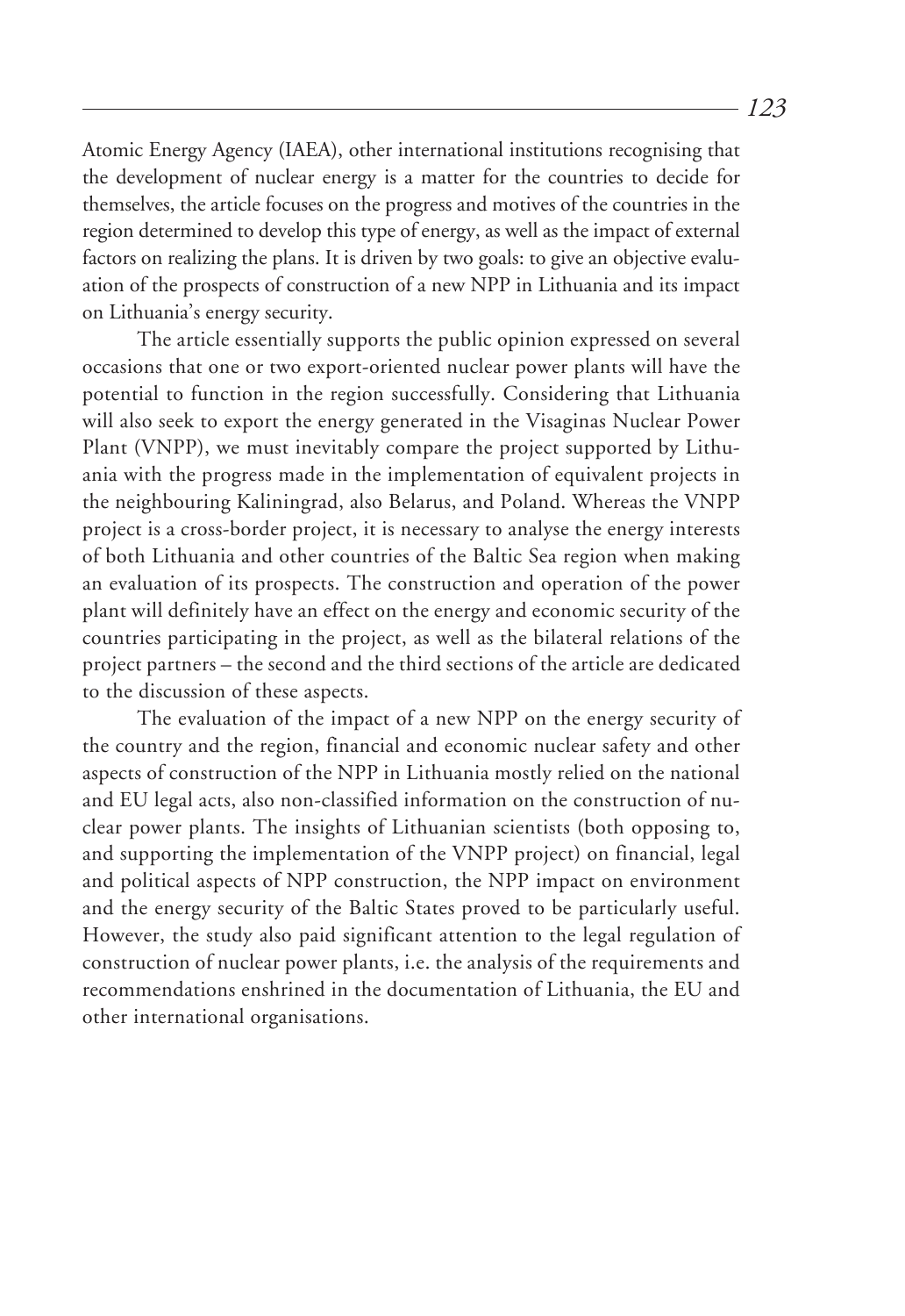# 1. Legislative Framework of Nuclear Energy Development

The Treaty establishing the European Atomic Energy Community (Euratom) signed in 1957, which declares the support of the European Communities to the development of nuclear energy, is still in force in the EU. It would be reasonable to believe that the present differences of opinion among the EU Member States on the development of nuclear energy can be harmonised in accordance with said treaty, through discussions on the modification of the treaty, etc. This seems all the more so since the afore-mentioned treaty imposes serious obligations on the Member States; for instance, Article 37 requires that each Member State is to provide the Commission with general data relating to any plan for the disposal of radioactive waste. However, in the absence of clear mechanisms on the performance and control of obligations in the treaty and with the Member States themselves seeing Euratom as a more technical rather than political instrument, today, the most considerable attention is paid to the creation of a new legislative framework regulating nuclear energy. The article continues with a review of the most current and relevant national, EU and international legal acts regulating the development of nuclear energy.

# **1.1. National Legal Acts, Decisions Relevant to the VNPP Project, Commitments and Recommendations**

The construction of a new NPP in Lithuania is regulated by the Law on the Nuclear Power Plant adopted in 2007, the resolutions of the Government specifying it, as well as the orders of the minister of economy and the minister of environment, environmental impact assessment reports and other documents. Among the most important instruments in this field (not to mention the plans, studies and strategies of construction-site evaluation, territorial planning, transportation, radioactive waste management, business model and financing, etc. prepared at the initiative of the VNPP) are Resolution No 300 of 22 April 2009 adopted by the Government of the Republic of Lithuania "On the Approval of the Strategic Directions of the Implementation of the New Nuclear Power Plant Project in Lithuania", Resolution No 1143 of 9 September 2009 of the Government of the Republic of Lithuania "On the Setting-up of the Commission for the Supervision of Implementation of the Project of the New Nuclear Power Plant in Lithuania" and Resolution "On Draft Law No XIP-385 Repealing the Law on the Nuclear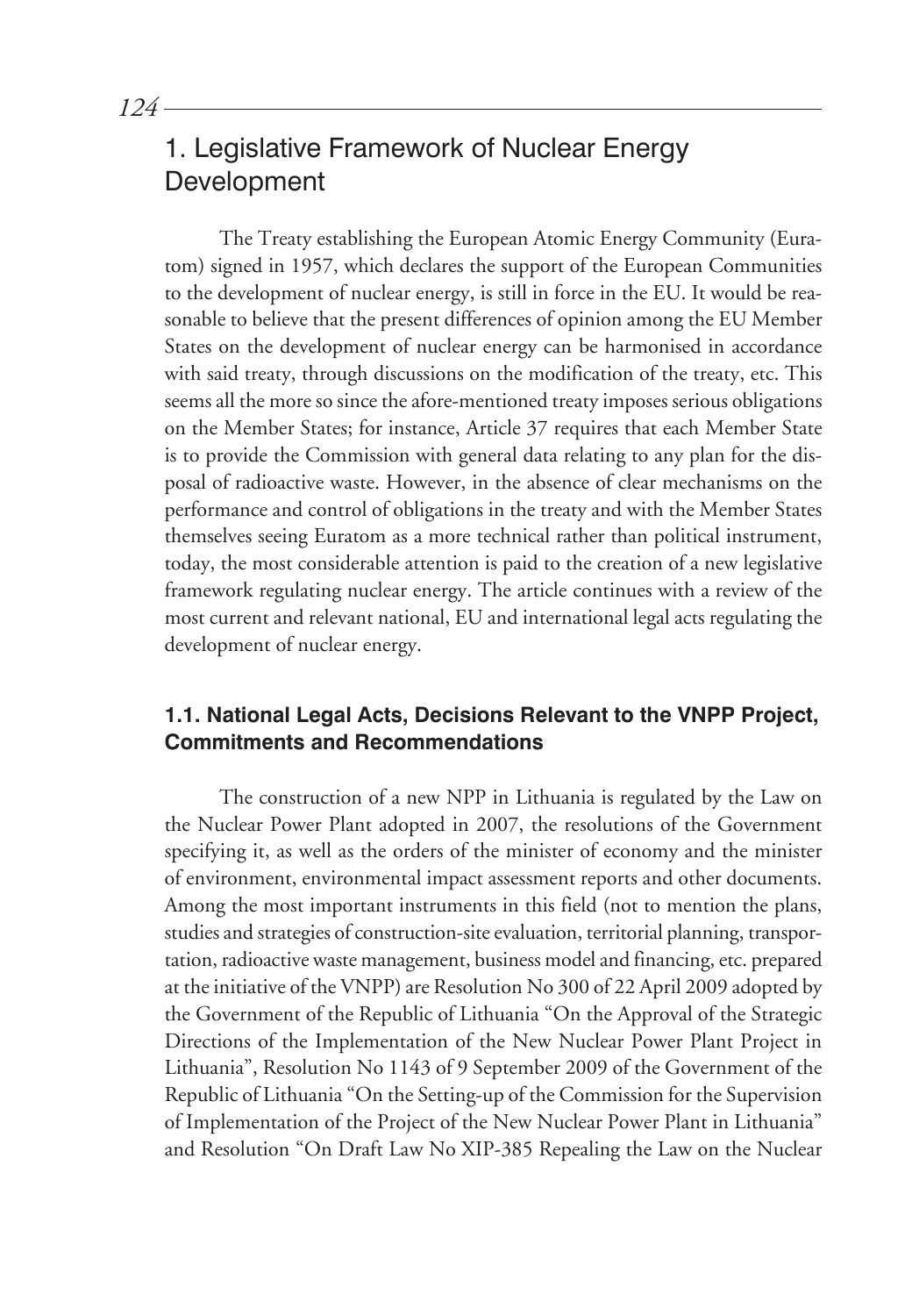Power Plant of the Republic of Lithuania", as well as Resolution No 726 of 11 July 2007 "On the Implementation of the Law on the Nuclear Power Plant of the Republic of Lithuania", and Order No 4-142 of 9 April 2008 of the Minister of Economy of the Republic of Lithuania "On the Preparation of the Special Plan for Construction of the New Nuclear Power Plant in Utena County".

All of the aforementioned documents essentially support the construction of the VNPP; all the legal, financial and organisational preconditions for implementing the project are met. Furthermore, it should be noted that all the said legal acts were adopted implementing the National Energy Strategy approved by the Seimas on 18 January 2007, which sets out the national goals of energy development in direct association with the nuclear energy in Lithuania2 : 1) development of primary energy sources in restoring nuclear energy; 2) ensuring of continuity, succession and development of safe nuclear energy. Apart from other things, this strategy refers to the new NPP as one of the measures which are expected to increase Lithuania's energy security and to tackle the problem of climate change.

The new National Energy (Energy Independence) Strategy (drawn up by the Government and still pending the approval of the Seimas in 2011) stipulates that the implementation of all long-term national goals in energy sphere rests on the construction of the new NPP. This document refers to the development of nuclear energy as a prerequisite for the country's energy independence. Hence, the legislative framework currently applicable in Lithuania refers to the construction of the new NPP in the country as the key strategic goal in pursuance of the country's energy independence, balance of production and consumption of electricity, efficient use of the existing energy system and the experience of operation of nuclear technologies.

### **1.2. EU Regulation**

The EU treats nuclear energy as an important part of a balanced energy structure contributing to the objectives of the EU in reducing the carbon dioxide emissions and attaining other goals of the EU energy policy by 2020 and by 2050. These preconditions are also reflected in the medium-term scenarios of energy consumption.

<sup>&</sup>lt;sup>2</sup> National Energy Strategy approved by Resolution No X-1046 of 18 January 2007 of the Seimas of the Republic of Lithuania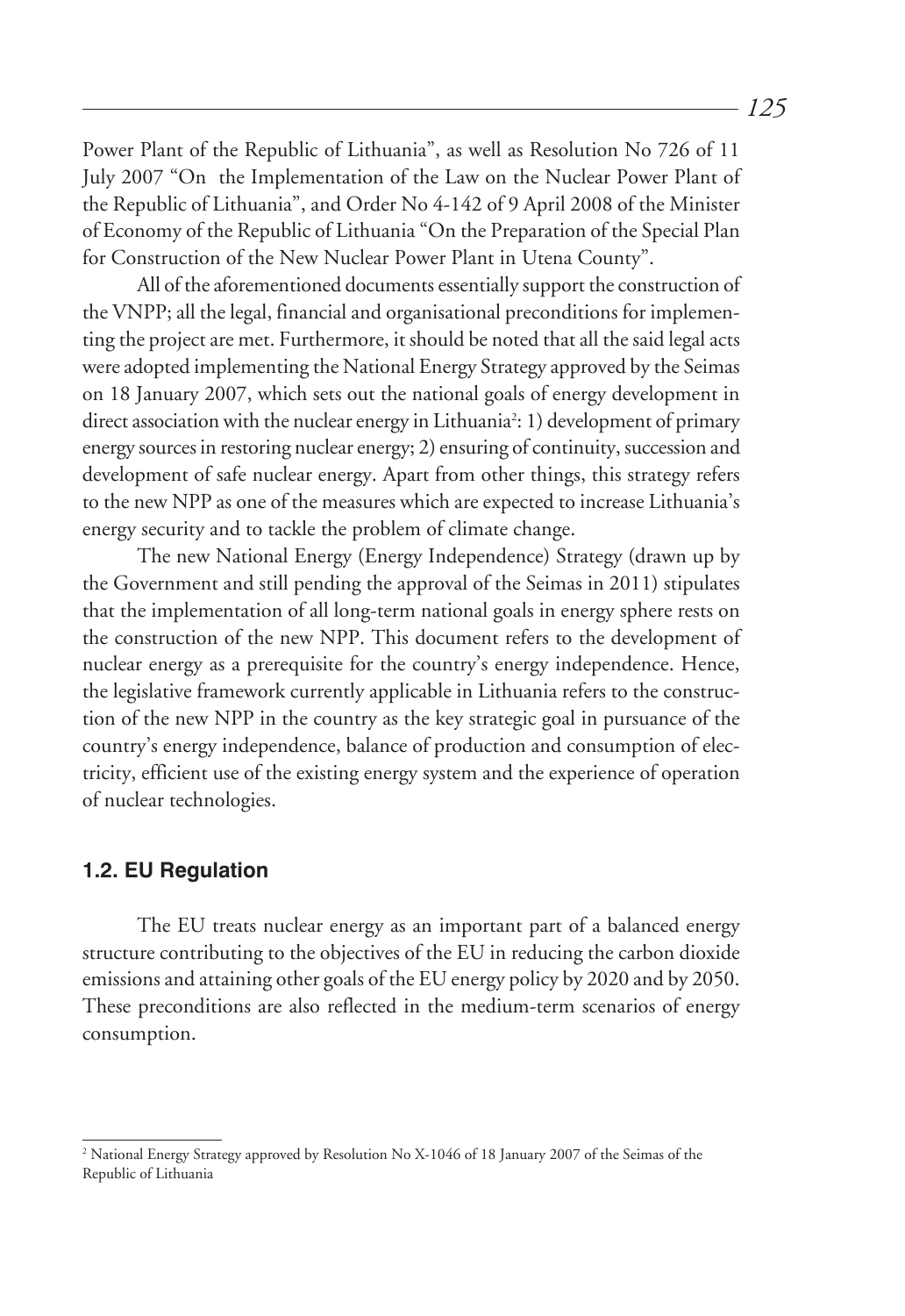

Figure 1. **Primary energy consumption by fuel in the EU (Mtoe)**<sup>3</sup>

However, according to the case-law of the European Court of Justice, nuclear safety falls within the shared competence of the EU and the Member States<sup>4</sup>. This means that the Member States have a right and obligation to adopt mandatory legislation in the areas regulated by the Convention on Nuclear Safety (adopted in 1994). The EU has the priority in setting the general principles of legal regulation but it is up to the Member States themselves to decide on how to incorporate the decisions taken at the EU level to the national law, what national policy measures to apply and how to implement the minimum requirements set by the EU, taking into account the specific characteristics of the national energy policy and law-making.

As far as the EU responsibility limits are concerned, it is worth mentioning the Council Directive of 25 June 2009, which establishes a Community framework for the nuclear safety of nuclear installations<sup>5</sup>. The Nuclear Safety Directive also sets out other EU objectives in this area: 1) an obligation to establish and maintain a national legislative, regulatory and organisational framework for nuclear safety of nuclear installations; 2) an obligation to establish and maintain a competent regulatory authority in the field of nuclear safety of nuclear installations; 3) the general principle according to which the prime responsibility for nuclear safety of a nuclear installation rests with the licence holder, i.e. an organisation operating a nuclear installation; 4) an obligation to maintain and to further develop expertise

<sup>3</sup> COM(2010) 677, 17.11.2010. (Communication from the Commission to the European Parliament, the Council, the European Economic and Social Committee and the Committee of Regions – Energy infrastructure priorities for 2020 and beyond – A blueprint for an integrated European energy network), p. 21-23.

<sup>4</sup> Cases of the European Court of Justice: *Land de Sarre and others v Ministre de l'industrie* (C-187/87), *Commission v Belgium* (C-376/90), *Commission v Council* (C-29/99).

<sup>5</sup> Council Directive 2009/71/Euratom of 25 June 2009 establishing a Community framework for the nuclear safety of nuclear installations.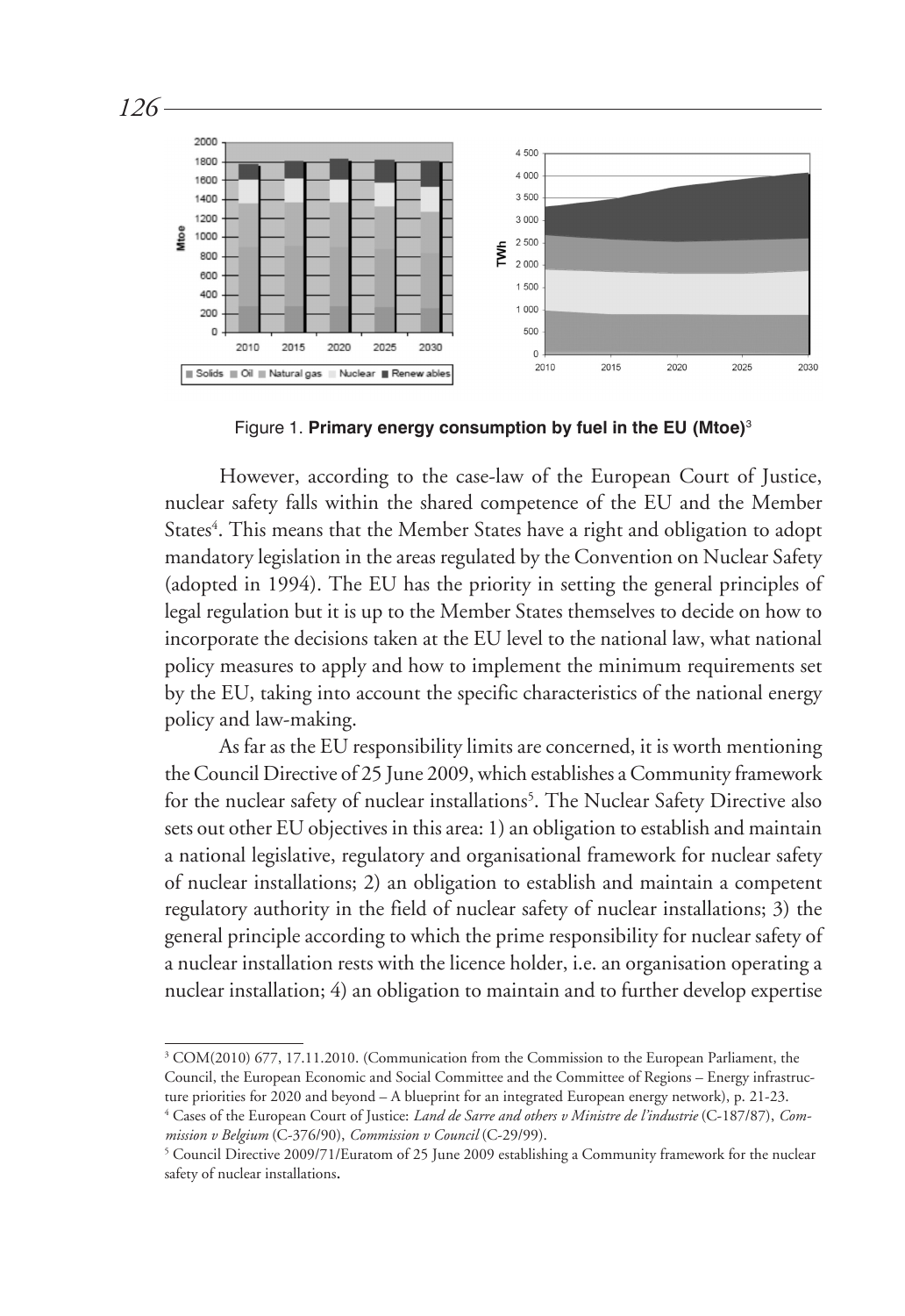and skills in nuclear safety; and, 5) an obligation to ensure that information in relation to the regulation of nuclear safety is made available to the general public.

Even though the EU institutions have not yet developed a legal framework prescribing the Member States what energy resources to use, what to produce or from where to import, the European structures (which, by the way, also refer to the Euratom Treaty) express their strong support to the research targeted at safety and technological development. Furthermore, among the four priorities for the general European energy policy enshrined in the Lisbon Treaty (creating an internal market; guaranteeing security of supply; promoting the use of renewable energy; and promoting efficient use), the first two also apply to the development of nuclear energy. In fact, at this point we face a dilemma – how to combine the plans of the EU infrastructure development and the establishment of a single market with rather diverging visions of the Member States as regards the values of traditional and alternative resources in their energy balances and with the decisions adopted at the national level as to the construction or decommissioning of nuclear power plants, conclusion of long-term agreements with resource suppliers, etc.

It is worth remembering that in the Euratom Treaty, the Member States resolved "to create the conditions necessary for the development of a powerful nuclear industry". Relatively recently, in 2007, the European Nuclear Safety Regulators Group was established at the initiative of the EU, and in 2009 the Council adopted a directive on nuclear safety. At the first Special Energy Summit in February 2011, the European Council drew the Conclusions calling to uphold the highest standards for nuclear safety at the international level. It should be added that the expansion of nuclear energy in the EU is considered one of the measures helping to cope with climate change<sup>6</sup>. It can also be proven by the Council Conclusions of 4 February 20117 recognising nuclear energy as a lowcarbon energy technology along with renewable energy sources.

However, the EU is increasingly focusing on tightening nuclear safety requirements within the EU and beyond its borders at the initiative of the opponents to the development of nuclear energy (Ireland, Austria, Greece, Lichtenstein,

<sup>6</sup> The EU Member States resolved to reduce the greenhouse gas emissions by an average of 20% (compared to 1990 levels); to increase the share of renewable energy sources in the final energy consumption to 20%; and to achieve a 20% increase in energy efficiency by 2020. COM(2010) 2020 final, Brussels 3 3 2010. (Communication from the Commission Europe 2020 a Strategy for Smart, Sustainable and Inclusive Growth). 7 European Council 4 February 2011 Conclusions.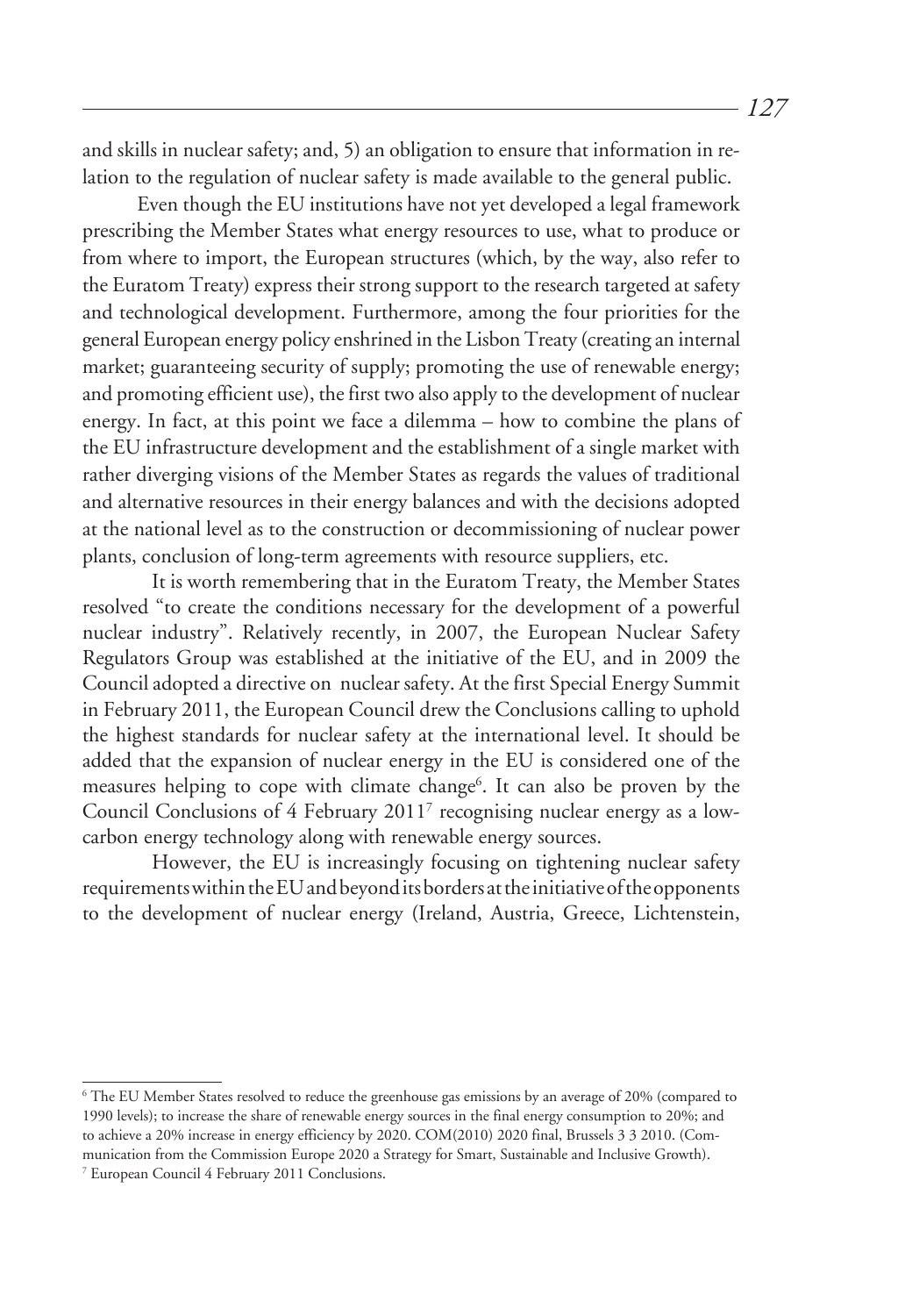*128*

Luxembourg, Malta and Portugal can be attributed to this group<sup>8)9</sup>. On 25 March 2011, the Heads of States and Governments of the EU Member States concluded that the safety of all EU nuclear power plants should be reviewed on the basis of the so called 'stress tests'. On 25 May 2011, the European Commission and the European Nuclear Safety Regulators Group (ENSREG) agreed on the scope and modalities for comprehensive risk and safety assessments of EU nuclear power plants<sup>10</sup>. In accordance with the applicable requirements, the tests of resistance to the most unfavourable operational states (natural disasters, aircraft crashes, terrorist attacks, etc.) of 143 nuclear power plants operating in the EU based on a set of common criteria started on 1 June 2011. We may say that with this initiative the EU has taken an essential step towards a broader competence in shaping the nuclear energy policy of the Member States. However, it is yet too early to assert that the EU has taken the initiative in the area of construction of nuclear power plants – the national regulatory bodies of nuclear safety carry out the same 'stress tests' in the EU Member States.

#### **1.3. IAEA and Espoo Mechanisms**

After the Fukushima nuclear accident, United Nations (UN) Secretary-General Ban Ki-moon highlighted the need to strengthen the safety of nuclear power plants by establishing strong international safety standards. If the proposal was realized, it would also mean the strengthening of the capacity of the relevant international organisations – particularly the UN International Atomic Energy Agency (IAEA)<sup>11</sup>. However, Yukiya Amano, IAEA Director General, believes that it is only possible if governments, regulators and plant operators work together with the IAEA<sup>12</sup>. Nevertheless, the IAEA has already showed its capacity in proposing certain specific initiatives, for instance, the Action Plan on Nuclear Safety. The 12-point action plan includes the recommendations to the countries<sup>13</sup>: strengthen emergency preparedness and response; strengthen the ef-

<sup>8</sup>*Ministerial* Declaration 2011-05-25*; Finale Fassung*, http://nonuclear.se/files/vienna\_declaration20110525. pdf, 18.10.2011.

 $^9$  This tendency does not only reveal in the public commentaries and statements of the Heads of the EU  $^9$ Member States on this issue but also in the commitment of the European Commission to allocate an extra 110 million euro donation for the construction of a new sarcophagus over the exploded Chernobyl nuclear reactor.

<sup>&</sup>lt;sup>10</sup> Declaration of ENSREG - EU "Stress Tests" Specifications, 25.05.2011.

<sup>11</sup> *Fukushima accident a 'wake-up call' to boost nuclear safety, UN forum told,*

http://www.un.org/apps/news/story.asp?NewsID=39684, 15.10.2011.

<sup>12</sup> *Fukushima accident a 'wake-up call' to boost nuclear safety, UN forum told,*

http://www.un.org/apps/news/story.asp?NewsID=39684, 15.10.2011.

<sup>13</sup> *Draft IAEA Action Plan on Nuclear Safety*, http://www.iaea.org/About/Policy/GC/GC55/Documents/gc55- 14.pdf, 25.09.2011.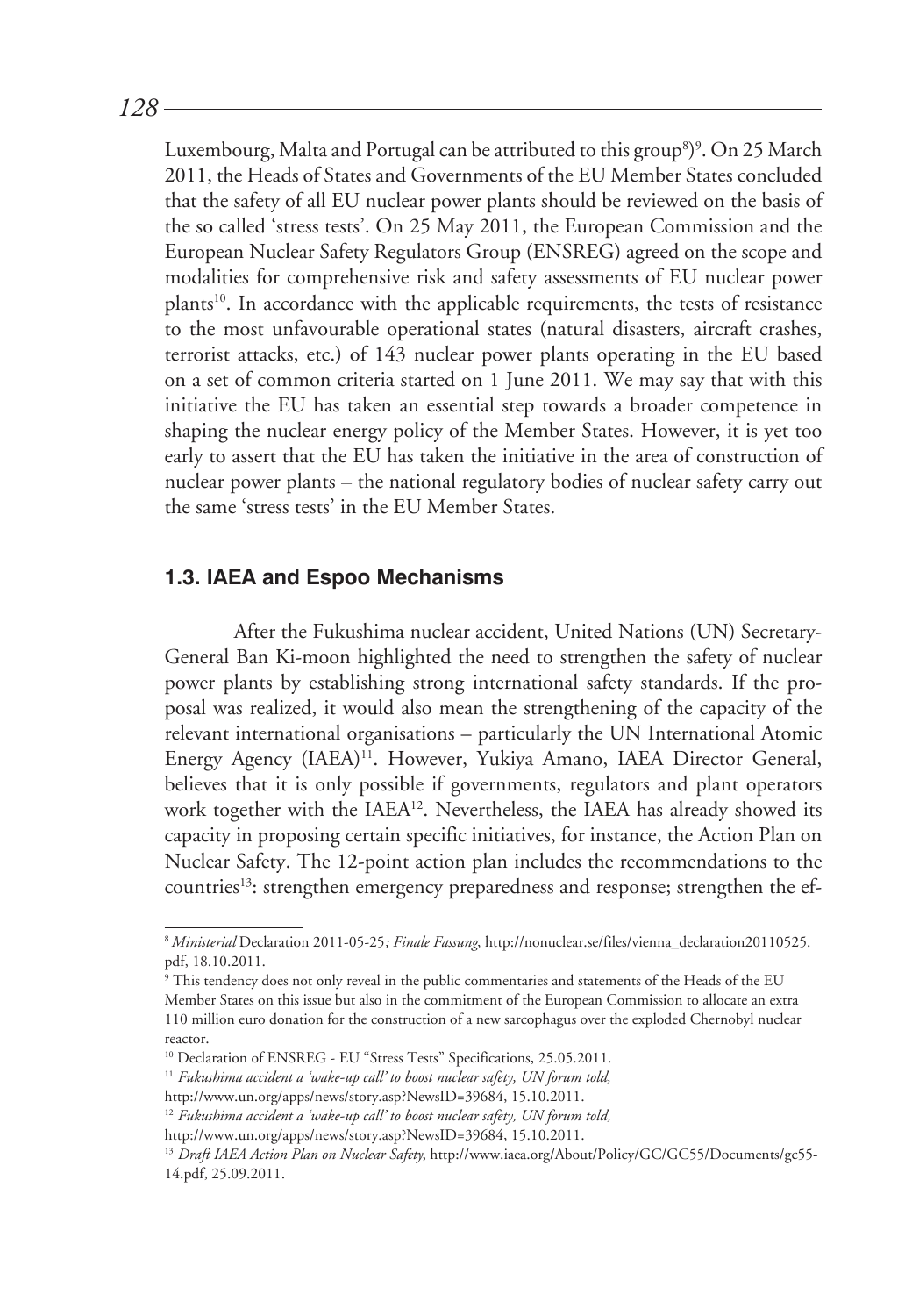fectiveness of national regulatory bodies; ensure the ongoing protection of people and the environment from ionizing radiation following a nuclear emergency; enhance transparency and effectiveness of communication; effectively utilize research and development, etc. However, at this point the organisation limits with recommendations and does not interfere with cross-border or domestic disputes in relation to the construction of NPP.

The Convention on Environmental Impact Assessment in a Transboundary Context (Espoo) is yet another instrument targeted at the strengthening and implementation of nuclear safety requirements. In the framework of this Convention, the neighbouring countries undertake to inform on the planned construction of the objects which may have any potential adverse environmental impact and to involve the neighbouring countries in the environmental impact assessment (EIA) processes. The list of activities regulated by the Espoo Convention covers the nuclear power stations and other nuclear reactors, including installations designed for production or enrichment of nuclear fuel, also installations for the reprocessing of irradiated nuclear fuel or for the disposal of irradiated nuclear fuel. In other words, the provisions of the Espoo Convention regulating the environmental impact assessment procedures of the projected activity apply in respect of the aforementioned installations.

According to the agreements under the Espoo Convention, the final decisions on the projected NPP must be taken and the actual works must be commenced upon the evaluation of the environmental impact assessment results only, including the commentaries of the countries participating in the process and the conclusions of consulting with the said countries. It should be noted that the EIA procedures do not only seek to answer whether to allow the construction of a NPP or not but also to identify the alternatives for construction of a NPP and the possible measures for mitigating the environmental impact to make sure that the impact would not exceed the permissible limits, etc. The applicable national legislation, as well as normative and territorial planning documentation must answer a question whether the projected activity is essentially possible. If the projected activity is in breach of the laws or official normative documentation, the EIA procedures shall not be initiated at all. However, it can be concluded that, like in the case of the IAEA, the agreements binding in the framework of the Espoo Convention cannot be considered a decisive factor in accelerating or preventing from the construction of a specific power plant.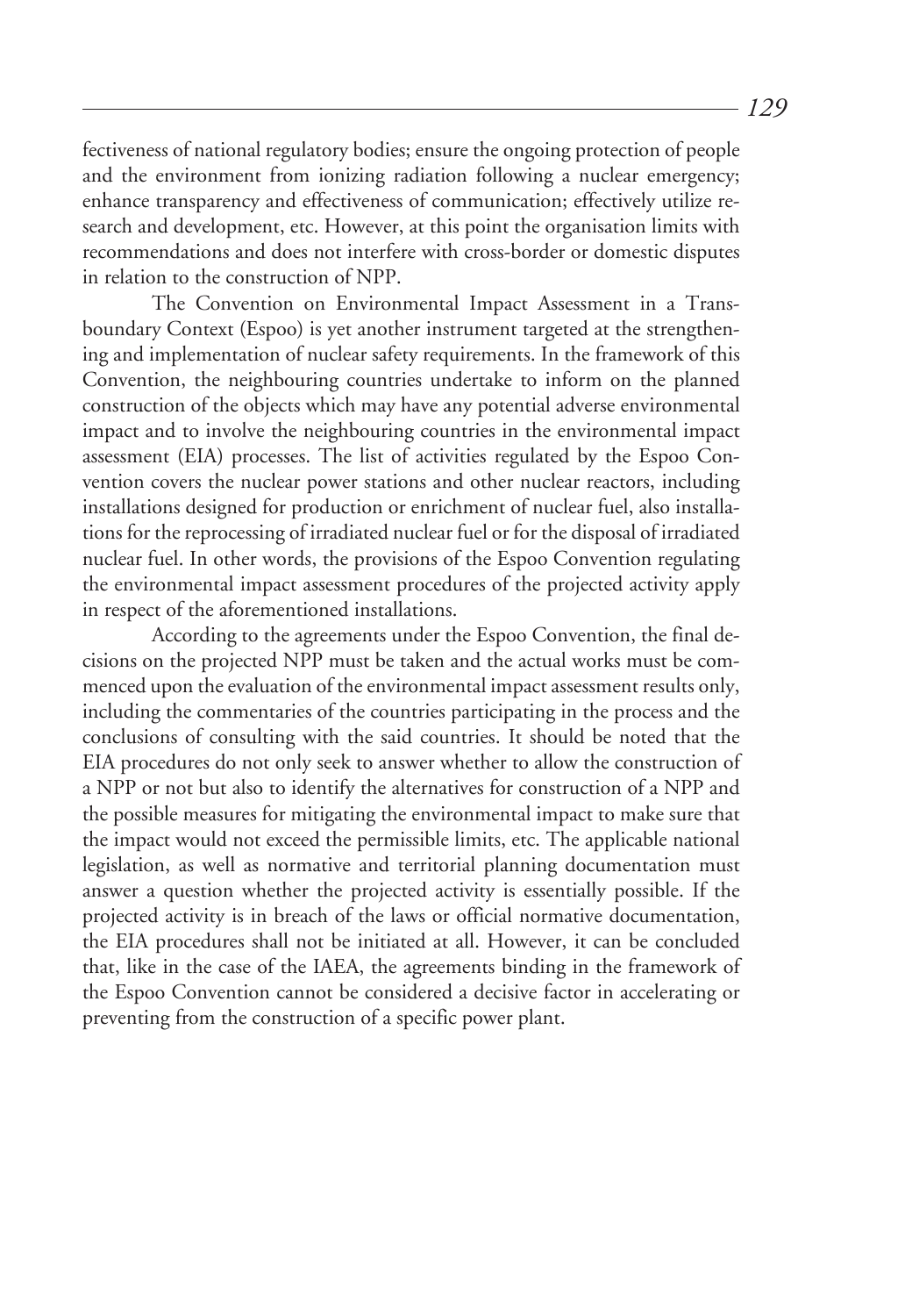# 2. Development of Nuclear Energy in the Region: What Constructions are Projected and Where?

According to the current projects, four nuclear power plants in total are being planned for construction in Lithuania, Poland, Belarus and the Kaliningrad Region at a similar time; the construction of another nuclear power plant is already in progress in Finland. With the progress of development of nuclear power plant projects, the growing energy demand, the increasingly stringent environmental standards regulating CO2 emissions and too little attention to alternative energy projects in mind, we may have no doubts that at least one nuclear power plant will definitely be constructed in the region in the upcoming ten years. Yet another question is: which one and what will happen to the remaining projects?

# **2.1. Projects of Construction of Nuclear Power Plants and Their Prospects**

This sub-section gives a short review of all projects of construction of nuclear power plants discussed in the public domain and in progress of construction, as well as the prospects of their implementation.

### 2.1.1. Visaginas Nuclear Power Plant and Its Prospects

The Japanese company Hitachi Ltd. together with Hitachi-GE Nuclear Energy Ltd. were selected as the strategic investor for the VNPP. According to the Ministry of Energy of the Republic of Lithuania, by proposing a 1300 MW capacity advanced boiling water reactor (ABWR), the company made the most acceptable proposal in economic, legal and technical terms<sup>14</sup>. The nuclear power plant is expected to be built by 2020; it should supply electricity to the Baltic States and Poland; export opportunities to the directions of the East, the West and the North are under consideration. In the VNPP project, Lithuania should hold the largest portion of shares, i.e. no less than 34% of the shares; a part of shares will most likely go to the Japanese company, as well as Estonia and Latvia, who have participated in the negotiating procedure with them since the initial stage, and

<sup>&</sup>lt;sup>14</sup>Compared to other technologies, ABWR-type reactor is asserted to consume less nuclear fuel and stands out for its higher level of nuclear fuel combustion and longer estimated useful life. Four reactors of this type already operate in Japan, two more are under construction, other two reactors are in progress of construction in Taiwan.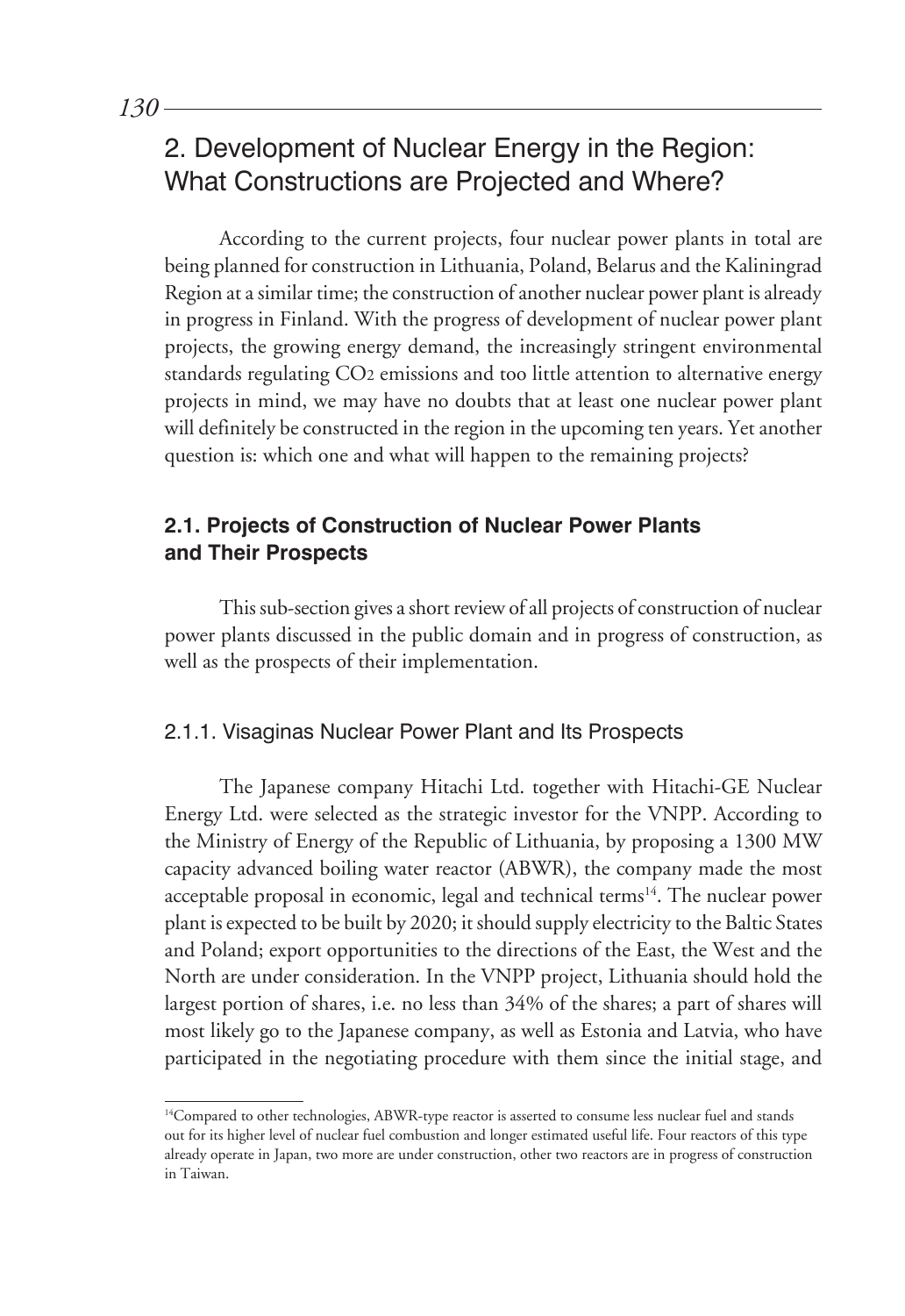possibly Poland. In line with the requirements of Article 41 of the EURATOM Treaty, the notification of the VNPP project was officially submitted to the European Commission. The American electricity infrastructure company Exelon joined the VNPP project in the middle of 2011 as a project engineer. Once the key principles of the Concession Agreement were coordinated in the second half-year of 2011, on 23 December Chairman of the Concession Tender Commission and Vice-Minister of Energy Žygimantas Vaičiūnas and Vice-President of the strategic investor Hitachi Masaharu Hanyu signed an agreement on the content of the Concession Agreement and the determination of the integral parts thereof.

However, the end of 2011 gradually showed that Lithuania's regional partners in the VNPP project were driven by rather different goals in comparison to Lithuania's. In the early December, the Polish energy company PGE announced its decision to freeze its participation in the project. The company's decision can be seen as a tactical step (perhaps even without coordination with the government) in negotiating the long-standing requirement to dedicate at least 1000 MW of the energy capacities of the new NPP for Polish needs. However, the plans of PGE and the Polish government to construct several nuclear reactors on the territory of Poland with reference to the EU requirements on the reduction of carbon dioxide emissions as well as the deteriorated political relations between Warsaw and Vilnius must not be forgotten as well. The worst part is that Poland's final withdrawal from the project may reduce PGE's motivation to complete the construction of the Lithuanian-Polish interconnection LitPol Link – it is a decisive project in the endeavour of the Baltic States to connect to ENTSO-E's synchronous grid of Continental Europe for synchronous operation<sup>15</sup>. Latvia also asked Lithuania some additional questions by declaring that it was not convinced of the benefit of integration to the synchronous grid of Continental Europe (ENTSO-E). With these circumstances in mind, even if the VNPP project was realized, there is a chance that it would not guarantee energy independence in electricity sector for Lithuania. As a result, questions would be brought forward as to the purpose of implementation of the project itself.

#### 2.1.2. Baltic Nuclear Power Plant

The construction of the Baltic Nuclear Power Plant (BNPP) in Kaliningrad Region (near the town of Neman) is being carried out by the Russian company Rosatom. Yet another Russian energy giant – InterRao JES – is responsible for

<sup>&</sup>lt;sup>15</sup> ENTSO-E (*European Network of Transmission System Operators for Electricity*) system connects 42 operators of transmission systems across 34 countries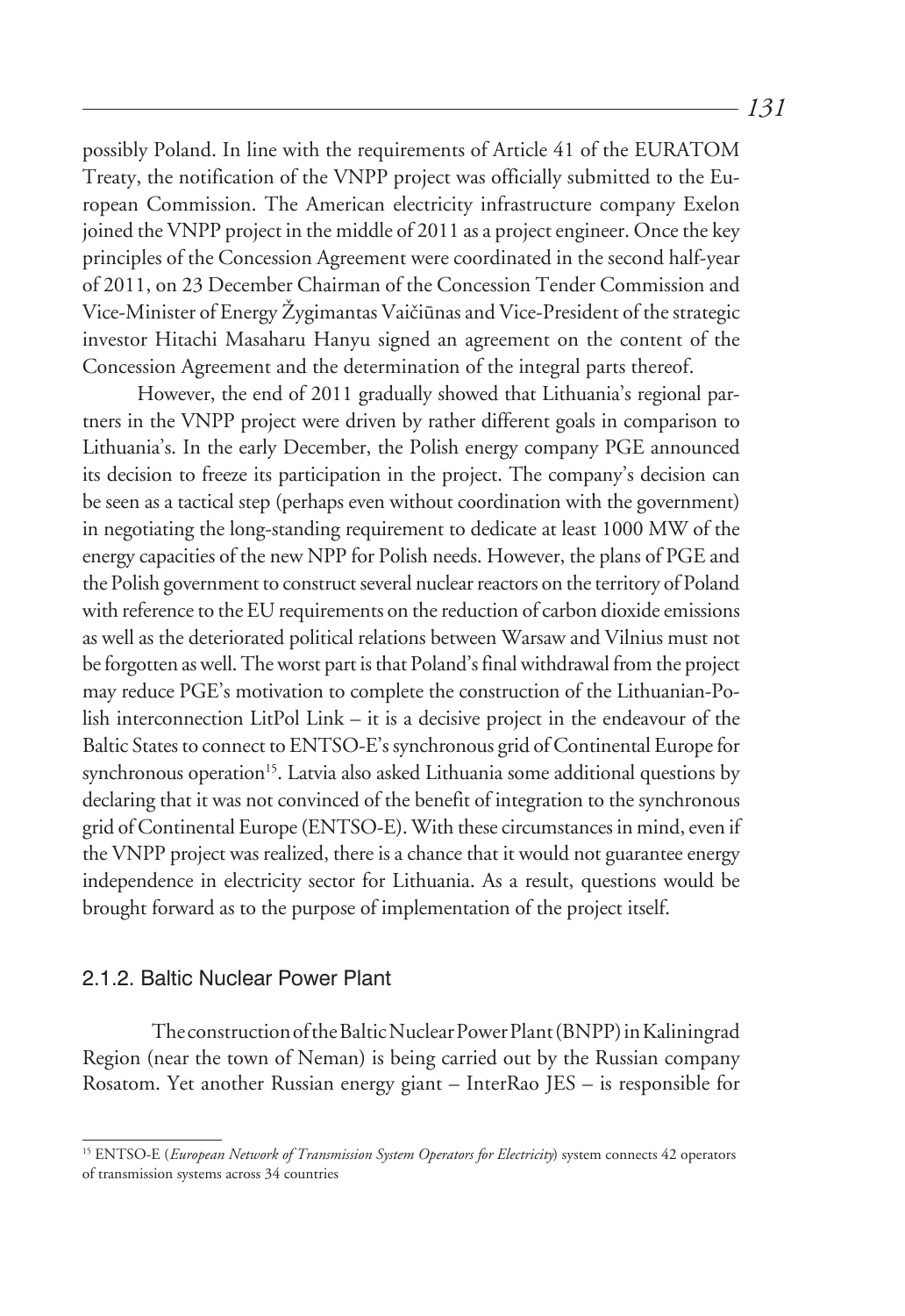the project's financial schemes and negotiations with potential foreign investors. Two VVER 1200/491 type reactors of 1200 MW capacity each supplied by the Russian company Atomstroyexport will be constructed<sup>16</sup>. It is projected that the first reactor will be launched in 2016 and the second will be put into operation in 2018 (two more reactors can be constructed in Kaliningrad by 2025). It was planned to obtain the licences for the construction of the two reactors by the end of 2011, and the contracts for construction works are expected to be prepared by 2013. An important further note: the key political decisions on the construction of the reactors were taken as far back as 2008-200917; the preparations of the site for the power plant began in 2010. With Rosatom planning to sell up to 49% of the shares of the Kaliningrad Nuclear Power Plant, investors from Austria, Czech Republic, Spain, Italy, France and Germany<sup>18</sup> are mentioned. According to official 2011 estimates, the nuclear power plant in Kaliningrad should cost 6 billion euro. The power plant is expected to supply the consumers of Kaliningrad Region with electricity (to ensure a reliable electricity supply to local consumers independently from the Baltic countries after they become a part of the ENTSO-E network), to reduce the consumption of natural gas for the production of electricity and to ensure conditions for the export of electricity to the neighbouring countries.

The chances that the power plant in Kaliningrad will be constructed are particularly high. It is determined by one major circumstance: Moscow takes advantage of nuclear energy (like oil and gas) in pursuit of political and economic goals in Russia and the neighbouring countries. For instance – to reduce gas consumption in the internal market (thus meeting gas export obligations), to block the construction of a power plant in Lithuania, thus maintaining the dependence of the Baltic countries on the import of gas and electricity from Russia, and to contribute to the compensation of Germany's energy generation deficit determined by the Berlin decision to phase out nuclear energy. A new nuclear power plant in Kaliningrad would help to keep the countries of Western, Central and Eastern Europe "tied" to the Russian energy policy; hence, it can be seen as one of the priority instruments of the Kremlin strategy. These objectives may be realized irrespective of Lithuania's attempts to neutralise them: in 2010 Russia made a proposal of collaboration to Poland in constructing the Baltic NPP, importing electric power and building a link between Kaliningrad and Elbląg, which Russia could use for the export of energy to Poland and Germany.

<sup>&</sup>lt;sup>16</sup> Baltic NPP project in the Kaliningrad Region http://baltnpp.rosenergoatom.ru/wps/wcm/connect/baltaes/ site/resources/905fda0047d5d749ae84bedadfdf304b/baltaesEng1.pdf, 11.11.2011.

<sup>17</sup> Ibid.

<sup>&</sup>lt;sup>18</sup>The French bank Société Générale has been selected as the investment consultant; the international company WorleyParsons is a technical consultant, while the company Norton Rose provides legal consultancy services.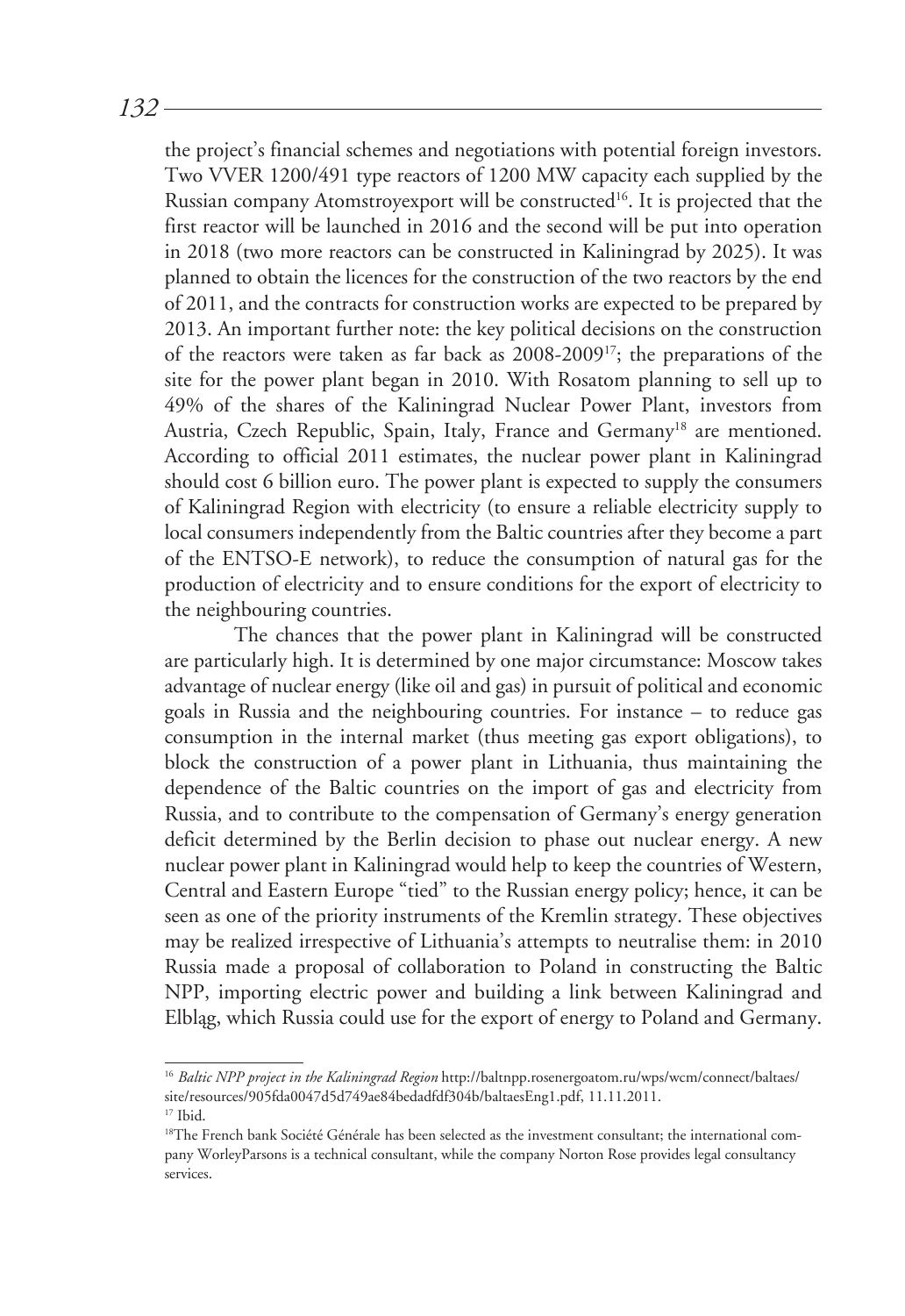Though back then PGE refused to participate in the construction of the BNPP, in 2010 it began the negotiations with Inter RAO on the opportunity to build a link between Poland and Kaliningrad.

However, there is also a chance that the nuclear power plant in Kaliningrad will not be constructed or it will not be exploited in full capacity if constructed. Such a scenario is possible if the BNPP failed to agree on the export of a substantial share of electricity to Western and Northern Europe – it would respectively increase the risk of investment, and could potentially deter foreign investors or slow down the production of electricity and increase its price. The Baltic States (they all are stakeholders in the VNPP project) and Poland (participating in negotiations over the VNPP project and planning the construction of its own nuclear power plant) would support such a sequence of events. It should be noted that the needs of Kaliningrad could be satisfied by exploiting the capacities of a new gas-fired power plant – if it is put into operation, the BNPP will have to export as much as 80% of the generated energy. However, the export of energy to Poland, Germany, and Scandinavia is limited by the lack of physical infrastructure – even though the link projects implemented by Lithuania and Poland would solve a part of the existing difficulties, at least Vilnius could succeed in preventing the use of the infrastructure for the export of electricity generated in an "unsafe" power plant. However, it is yet difficult to tell what the position of the Baltic States, Scandinavia, Poland and Germany (the said countries also have the power to determine the EU policy in terms of the BNPP) will be when the BNPP becomes a reality (Moscow can construct a nuclear power plant without a clear plan of how electricity will be sold)<sup>19</sup>. For instance, though officially Lithuania categorically objects to the construction of the BNPP (for the reason of the BNPP "unsafety"), in March 2011 InterRAO Lietuva signed an agreement with InterRAO JES on the opportunity to supply up to 1000 MW of electricity from the BNPP to the Baltic States and the neighbouring countries in 2017–2036.

## 2.1.3. Astraviec Nuclear Power Plant

The key political decisions relating to the construction of the nuclear power plant in Belarus were adopted in 2007–2008. The construction of the nuclear power plant is the responsibility of the state enterprise Belnipienergoprom; the Russian Atomstroyexport should supply the reactors; the agreement on the imple-

<sup>19</sup> Baltes.ru *The Baltic NPP project meets all current international safety requirements. It combines active (requiring human interference and a power source) and passive (not requiring operator's actions and a power source) safety systems*

http://baltaes.ru/wps/wcm/connect/baltaes/siteeng/temp/Nuclear+sefety , 21.11.2011.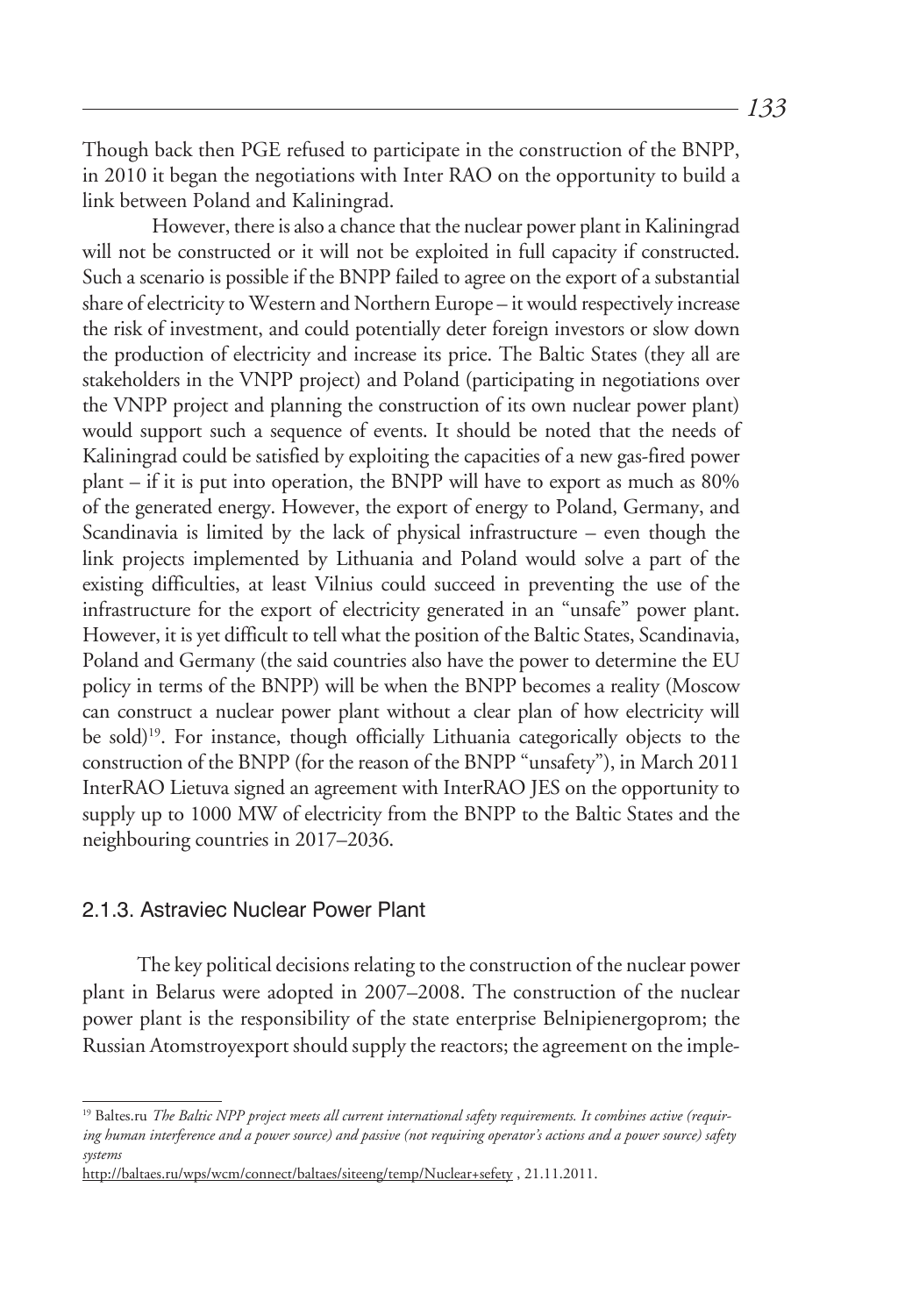mentation of the project was signed with Rosatom. Two reactors are projected to be constructed in Astraviec district: the first should be put into operation in 2017, while the second reactor will be fired up in 2018. According to the Belarusian authorities, the actual reactor construction work will start in spring 2012. The power of both reactors of the NPP is expected to amount to 2400 MW. The power plant will be equipped with new-generation Russian reactors AES-2006. According to the official estimates of 2011, the project value will equal to 9 billion US dollars (the initial estimate placed the value at 5 billion US dollars).

On 15 March 2011, Russia and Belarus signed an intergovernmental agreement on cooperation in the design, construction and operation on the Astraviec Nuclear Power Plant (NPP). Among other points, the agreement stipulates that Russia shall supply and Belarus shall purchase the nuclear fuel required for the NPP throughout the period of operation of the Astraviec NPP. On 11 October the same year, the Russian state enterprise Atomstroyeksport and the Belarusian state enterprise Belnipienergoprom signed a technical agreement on the construction of two reactors of the Astraviec NPP. On 25 November 2011, the Russian Prime Minister Vladimir Putin reported on the achievement of the agreement to lend 10 billion US dollars for the construction of the power plant for a period of fifteen years. According to the Belarusian Deputy Minister of Energy Michail Michadiuk, the amount should suffice to cover some 90% of the NPP construction costs. China promised a loan of other 3 billion dollars for the Astraviec NPP infrastructure works. It was planned to sign the so called "general contract" in the beginning of 2012.

However, despite the apparent progress, several aspects should be taken into consideration when evaluating the chances of construction of the power plant. First of all, Lithuania expresses active opposition to the Astraviec NPP construction plans. Even though according to A. Andrejev, Head of the Public Examination Board under the Ministry of Natural Resources and Environmental Protection of the Republic of Belarus, Belarus completed consulting with all countries (i.e. coordinated environmental impact assessment reports with them), Lithuania does not agree with it and brings up the issue of safety of the Astraviec NPP in international forums<sup>20</sup>. The Lithuanian requirements are also supported by the Belarusian Greens<sup>21</sup> accusing the government of non-compliance with the Aarhus Convention as regards the public

20 Belta.by *Минприроды Беларуси ответило на претензии Литвы к строительству и безопасности будущей АЭС*

*134*

<sup>[</sup>*The Belarusian Ministry of Natural Resources and Environmental Protection replied to Lithuania's claims on the construction of the projected NPP*] http://www.belta.by/ru/all\_news/politics/Minprirody-Belarusi-otvetilo-na-pretenzii-Litvy-k-stroitelstvu-i-bezopasnosti-buduschej-AES\_i\_555602.html, 21.05.2011 (in Russian).

<sup>21</sup> Such movements as *Belarusian Anti-Nuclear Campaign*, *Scientists for a Nuclear-free Belarus*, *Ekodom*, *Ekoklub*, *The Greens* play an active role in Belarus. The residents of Astraviec district founded a regional public initiative *A Nucear Power Station in Astraviec is a Crime*.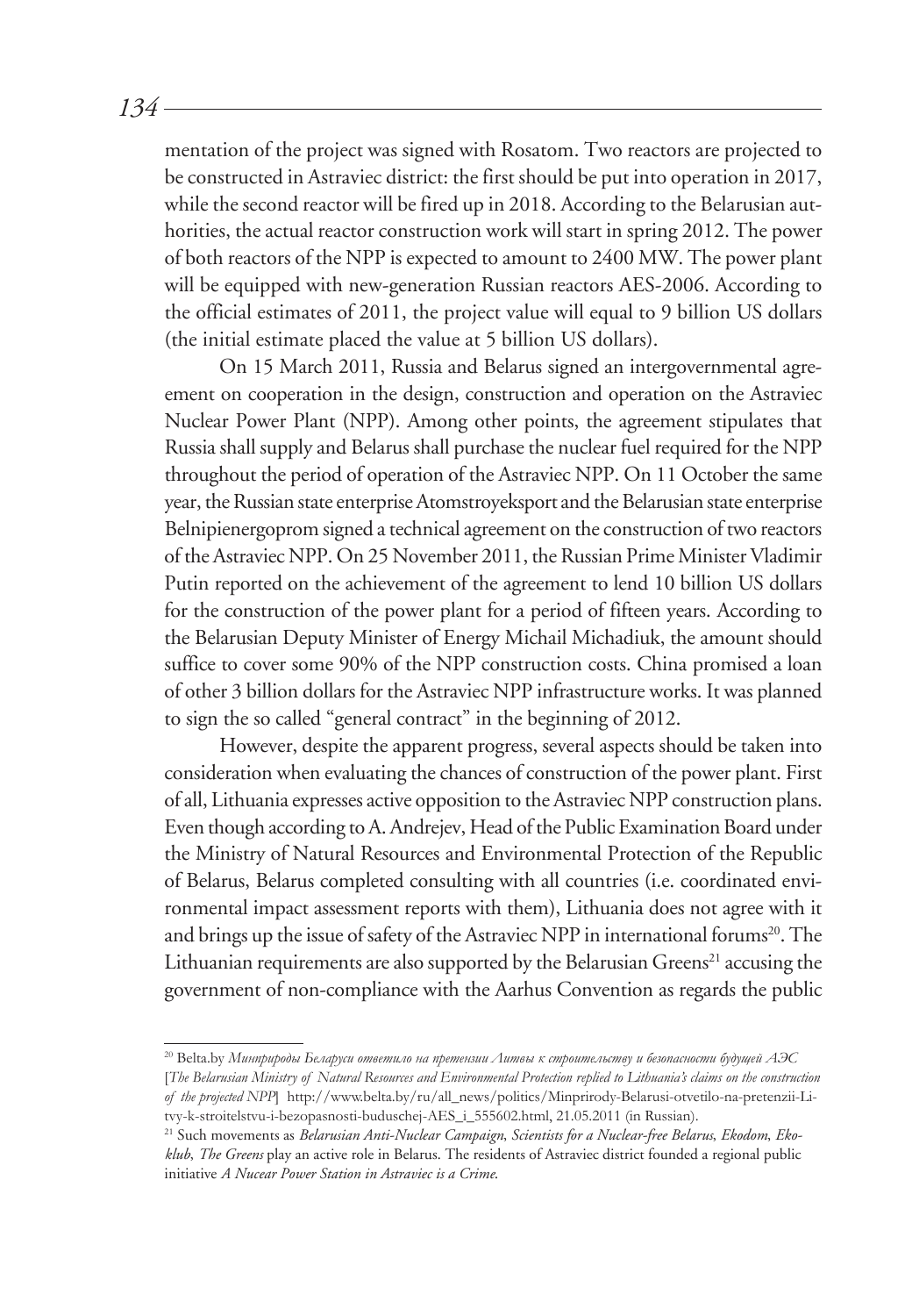right to participate in environmental decision-making. Though the openly declared doubts on the safety of the Astraviec NPP expressed by Lithuania or the Belarusian NGOs gave no tangible results, the demand to comply with international safety standards may become an actual measure of impact in the future – when Belarus or Russia decide to export the electricity produced in those countries in pursuit of closer cooperation with the EU in other areas.

Generally speaking, the chances of constructing the Astraviec NPP by the expected date (2017–2018) are rather low. Belarus faces continual difficulties in paying for the electricity supplied, while Moscow encounters problems even in financing the construction of its own nuclear power plants (for instance, the construction of the reactor Belojarsk-4 falls behind schedule as a result of the shortage of funding). The manifestly political character is another reason for doubting the success of the Astraviec NPP project – even though the Belarusian government highlights the goals of strengthening energy independence, in reality, the financing of the new NPP, construction, supply of equipment and fuel, as well as waste disposal – everything will depend on the sole country and even on the sole corporation, i.e. Rosatom. Furthermore, the aforementioned intergovernmental Belarusian-Russian treaty on the construction of the Astraviec NPP was signed along with the agreement on the measures ensuring a parallel operation of the unified Russian and Belarusian energy systems. It means that the existing and newly built objects of energy infrastructure will have to operate in coordination of the actions of the two countries – a separate enterprise responsible for the modernisation of networks and the export of Russian and Belarusian energy to the third countries is to be established for that matter. In other words, Russia will have the capacity to control the export of Belarusian energy in the future – if there are any countries ready to import it. Hence, if, upon the change of circumstances, the Belarusian government nevertheless resolved to strengthen the energy independence of the country, the repeal of the agreements on the Astraviec NPP could become one of the first steps.

# 2.1.4. Is There a Chance to Construct Several NPP in the Baltic Sea Region?

There is a chance that only the Visaginas NPP will be constructed in the region in the upcoming ten years – in this case, despite the higher price compared to importing from Russia (but without the threat of energy blackmail), the Baltic States would satisfy all electricity needs, and could export a part of the electric energy generated in the region through the newly established links with Finland, Sweden and Poland to Western and Northern Europe. However, there is a chance that only the Baltic NPP will be built – in that case, the Baltic States would most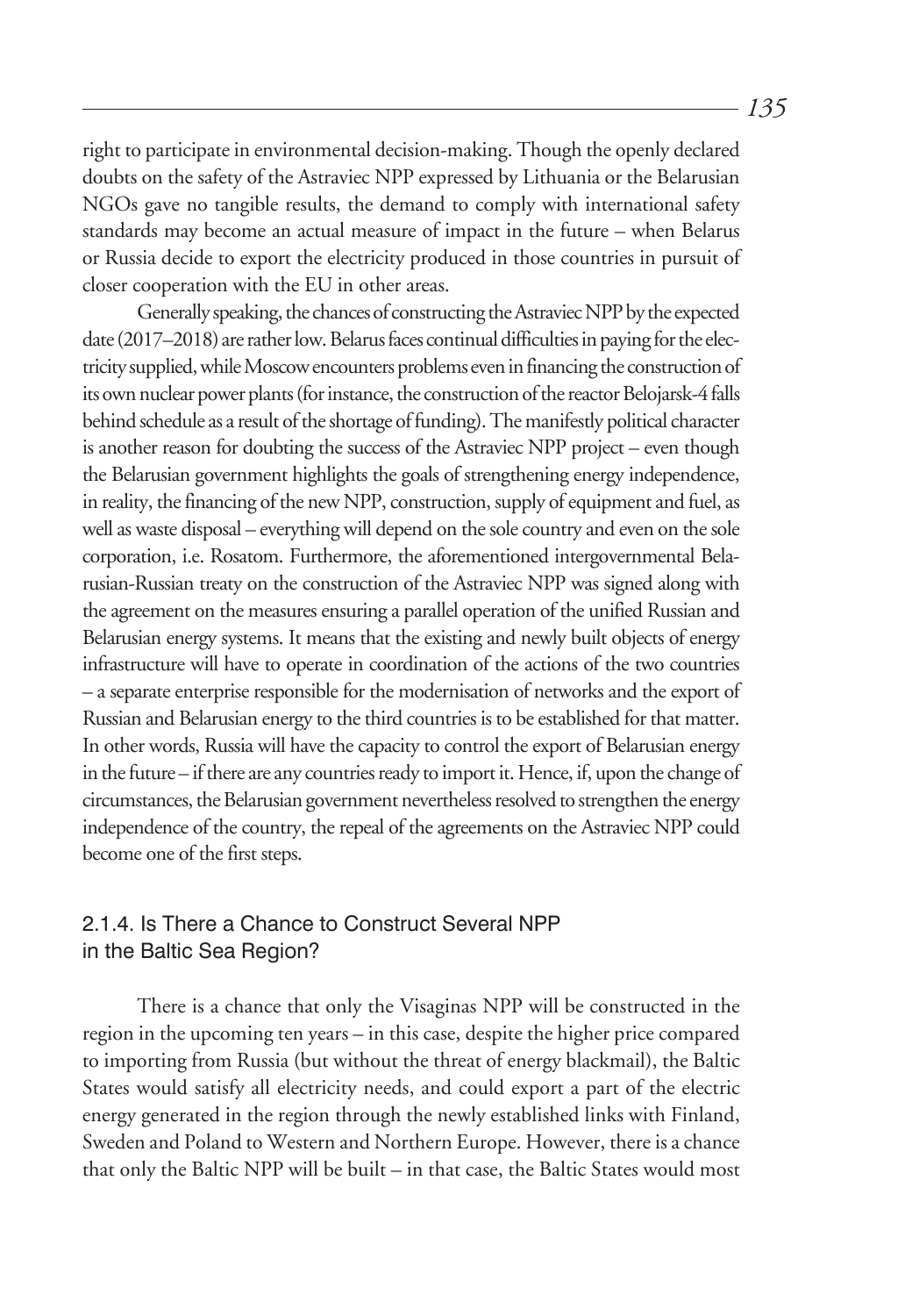likely stay dependent on the supply of cheaper electricity from Russia or would be forced to consume far more expensive electric power generated by means of alterative, renewable or imported resources. The positive aspect of such a scenario is that the problem of disposal of nuclear waste would be redundant; conditions would be created for the development of alternative resources and the implementation of the programs promoting energy efficiency. In other words, the development of the Baltic energy sector would be more dynamic and flexible. The negative outcomes of such a scenario are that in the event of a failure to implement an ambitious program of development of alternative resources and energy saving goals, the suppliers of energy resources may start making a considerable impact on economic, political and social life of the region. Also, there would be additional problems in connecting to the European ENTSO-E system for synchronous operation.

Nevertheless, there is a strong chance that both nuclear power plants – the Baltic NPP and the Visaginas NPP – will be constructed. Such a result is determined by two circumstances: more progress has already been made in the implementation of the Visaginas NPP, but once the BNPP becomes a political project (supported by the Kremlin in political and financial terms), the power plant is to be put into operation even earlier than the VNPP. If both the VNPP and the BNPP projects were realized, the region may witness the surplus of electric power generation capacities, thus slowing down the development of alternative energy resources. It is very likely that the two power plants would sooner or later start competing between themselves over the establishment of their positions in the electricity market of Western and Northern Europe. If the Visaginas NPP lost this competitive fight (it could happen if the Baltic NPP succeeded in escaping the limitation on export and agreeing with Lithuania and Poland on the transit of electricity across their territory, as well as installing the required infrastructure), to meet the commitments made to the investors in the power plants, the consumers of the Baltic countries would be likely to use more NPP generated energy for a relatively higher price, thus generating the return on investments to investors.

In addition, apart from the Visaginas NPP, the Baltic NPP and the Astraviec NPP, Poland and Estonia are also discussing the projected construction of nuclear power plants on their territories. With 60% of the current energy consumption generated through coal power, by 2030 Poland expects to generate about 15% of the required energy in nuclear power plants. The Nuclear Power Programme for Poland approved by the resolution of the Council of Ministers of the Republic of Poland in 2009 provides for the construction of at least two nuclear power plants in the country: it is projected to build a 1000 MW capacity nuclear power plant by 2020 and to achieve the installed capacity of nuclear power plants of at least

*136*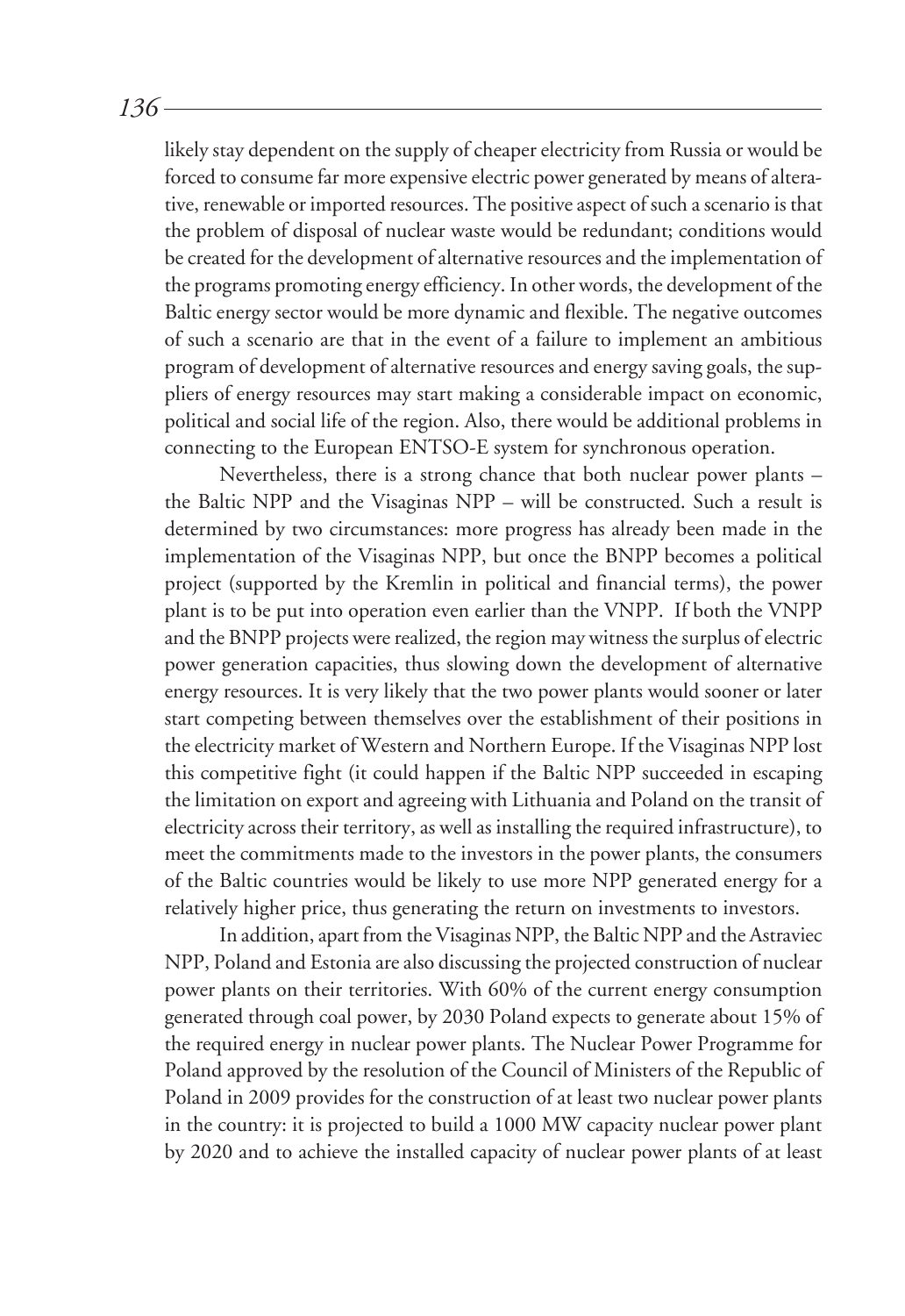4500 MW by 2030. The plans were reviewed afterwards, and it is now projected to have the first nuclear power plant of the capacity amounting to as much as 3000 MW as early as 2020–2022 (the value reaching approx. 10 billion euro). Not only is Hitachi Ltd. (part of the consortium GE Hitachi Nuclear Energy Americas), which has already stepped into Lithuania, offering nuclear technologies to Poland but also French EDF and Areva and the American-Japanese company Westinghouse Electric Company. With the increasingly stringent EU requirements on CO2 emissions, hardly reconcilable positions of the countries in the VNPP project, the growing demand of energy in Poland and Germany (which has refused large-scope electricity generation capacities), the local market size and other circumstances in mind, Poland's plans to construct its own NPP are sufficiently realistic. Nevertheless, to meet its ambitious goals, Poland has to solve serious problems in relation to financial, technical and environmental aspects of NPP construction in a short term.

In 2009 the Estonian Government approved the National Energy Sector Development Plan until 2020 and the National Electricity Sector Development Plan until 2018, which anticipate the construction of a nuclear power plant on the territory of Estonia by 2023. It is projected to adopt the required amendments to the Estonian legislation by the end of 2012. However, at present the Estonian plans can be seen as merely theoretical possibilities, "fallback" variants or simply a method of imposing pressure in the negotiations over the VNPP or other projects. Hence, if the electricity demand in the region does not rise by 20–30% per year (for instance, due to the rapid development of electric vehicles or other similar factors which are difficult to forecast or are little likely), Estonia should give priority to the construction of the NPP in Lithuania for the reason of the NPP related costs, a small Estonian market, limited export possibilities, lack of experience in this sphere and other factors.

## **2.2. Role of International Instruments in the Implementation of the Visaginas NPP Project**

There is no doubt that the prospects of the VNPP do not only depend on the progress of negotiations with the project partners but also on Russia's determination to implement the BNPP and the ANPP projects. It is difficult for Lithuania to talk Moscow and Minsk out of construction of nuclear power plants through the measures of indirect pressure (such as the criticism regarding the process of construction of nuclear power plants in international forums, support to public campaigns highlighting environmental issues in the Baltic and Nordic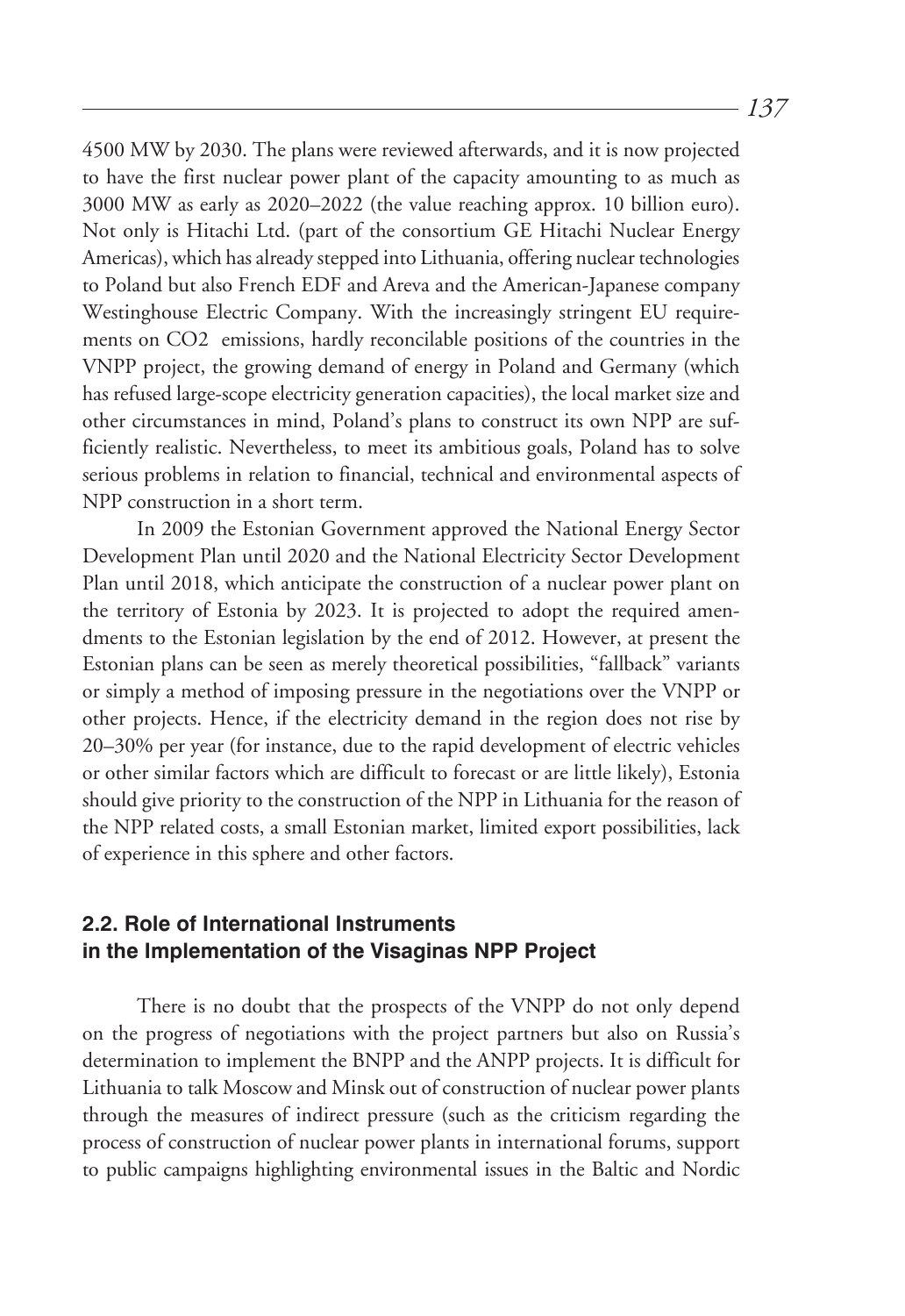countries, Ukraine, Russia and Belarus, complaints to international institutions and courts). Also, Lithuania has few measures that would produce direct impact. Therefore, Lithuania chooses a different road – to draw the EU institutions into the discussion; to take advantage of the IAEA, UN Secretariat, other international formats. For instance, at the IAEA General Conference in September 2011, the Lithuanian representatives brought up the issues of safety of nuclear power plants, compliance with the international commitments and conventions, and highlighted the non-conformity of the BNPP and the ANPP with the highest international standards of nuclear safety. Similar methods are applied to raise the awareness of the issues of nuclear (non)safety and construction of specific nuclear power plants in Belarus and Kaliningrad in the framework of the OSCE and the EU. At present, the members of international organisations take diverging positions on the said issues but it is nevertheless possible to convert the problems that the international institutions are essentially aware of to specific instruments in respect of the neighbouring nuclear power plants through the chairmanship in international organisations, the growing concern over energy, in particular nuclear safety.

With reference to the EU instruments, the EU Commissioner for Energy Günther Oettinger himself had paid attention to the isolation of the Belarusian regime and the lack of transparency. However, he acknowledged that the EU institutions (the European Parliament and the European Commission) did not have efficient instruments for making an impact on Minsk. In fact, he was more optimistic in terms of the impact on Russia; he had hoped that Moscow would agree to carry out 'stress tests' in the NPP of the country (in particular, if they were planning to export electricity to the EU)<sup>22</sup>. Nevertheless, Oettinger believes that it will be essentially difficult to block the import of electricity produced by the BNPP to the EU. If the construction of other NPP of similar safety level in the Baltic States becomes the key motive, it is generally nalve to expect that the EU will assume any ambitious measures against the NPP constructed beyond the borders of the EU and in non-conformity with the principles of the Espoo Convention. The obstacles which are most difficult to overcome in this context are the limits of application of the EU law and the plans of the EU Member States to import electricity from the reactors operating in the neighbouring countries.

However, the European Council has already paid attention to the growing public concern – on 25 March, the EU leaders applied to the European Commission and the European Nuclear Safety Regulators Group, requesting that they set the criteria and the scope of their application to the tests which the independent

<sup>&</sup>lt;sup>22</sup> As shown by subsequent events in 2011, under the EU pressure, Moscow and Minsk undertook to carry out 'stress tests' but their performance reports were never submitted.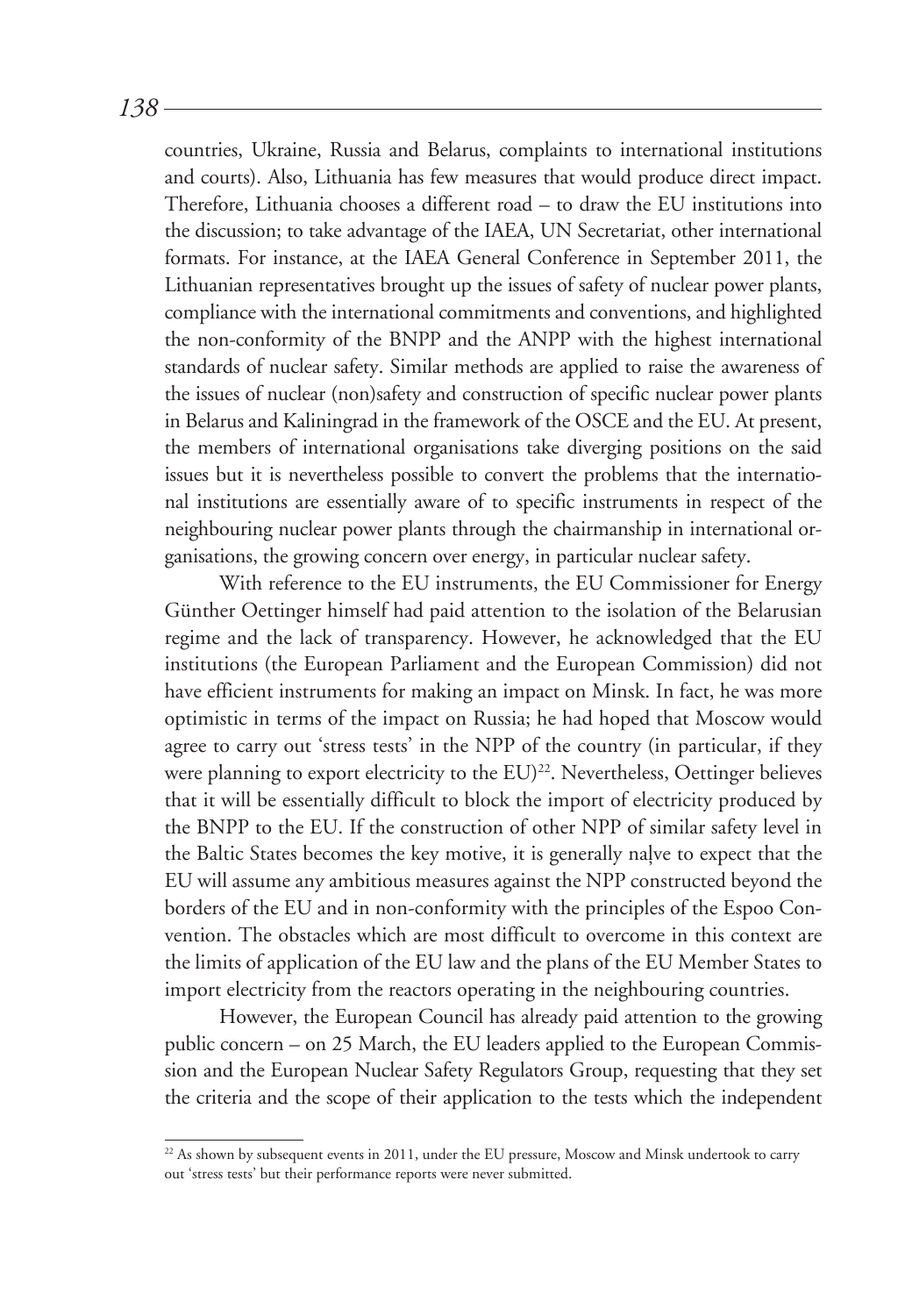national bodies would carry out in European countries. According to the Prime Minister of Spain Rodrkguez Zapatero, the reactors that "failed" in the tests would have to strengthen their safety or be shut down altogether. It would be in the best interest of Lithuania to take advantage of the opportune moment to achieve the point that the said initiative would extend beyond the EU countries: the European Commission was already asked to consider how to promote the compliance with nuclear safety requirements in the neighbouring countries. In the case ideal for Lithuania, it would mean the creation of a platform through which the EU could make an impact on the development of nuclear energy in the third countries. The conditionality principle-based PHARE nuclear safety program, the Nuclear Safety Co-operation Instrument (NSCI) replacing the TACIS instruments in this sphere, the EU Regulatory Assistance Management Group (RAMG) supporting the implementation of the latter, also the committee set up by the European Commission to solve the nuclear safety cooperation issues in the third countries could become the key instruments of impact on the third countries.

Concerning other instruments of impact on Russia and Belarus, the IAEA Fundamental Safety Principles (2006) targeted at public and environmental safety are worthy of repeated mention. The said principles provide for several requirements which may be invoked by the Lithuanian Government in the negotiations with Belarus and Russia (by the way, one of the principles maintains that it is governments that shall assume responsibility for the implementation of safety requirements). According to one of them, facilities and activities that give rise to radiation risks must yield an overall benefit. Lithuanian scientists believe that an unacceptable risk to the city of Vilnius would arise in the case of a nuclear accident. Hence, in the event of a failure to "persuade" the neighbours into discontinuing the construction of reactors, Lithuania could at least request that they dislocate the nuclear power plant construction sites to a greater distance from Vilnius (thus potentially reducing the damage inflicted by incidents or at least delaying the beginning of construction).

However, viewed objectively, Lithuania's argument can be disputed from the background of the constructions already in progress. The problem is that the permissible distance from a nuclear power plant to the capital of another country is not governed by international agreements. What is more – Vilnius would not be the sole capital in Europe with a nuclear reactor of another country constructed in the vicinity<sup>23</sup>. The reluctance of Russia to ratify the Espoo Convention<sup>24</sup>

<sup>&</sup>lt;sup>23</sup> The capitals of Luxembourg, Denmark and Croatia are at a distance smaller than 50 kilometers from the nuclear power plants of other countries.<br><sup>24</sup> Though Belarus ratified it, it did not essentially comply with the convention in the preparatory stage of

construction.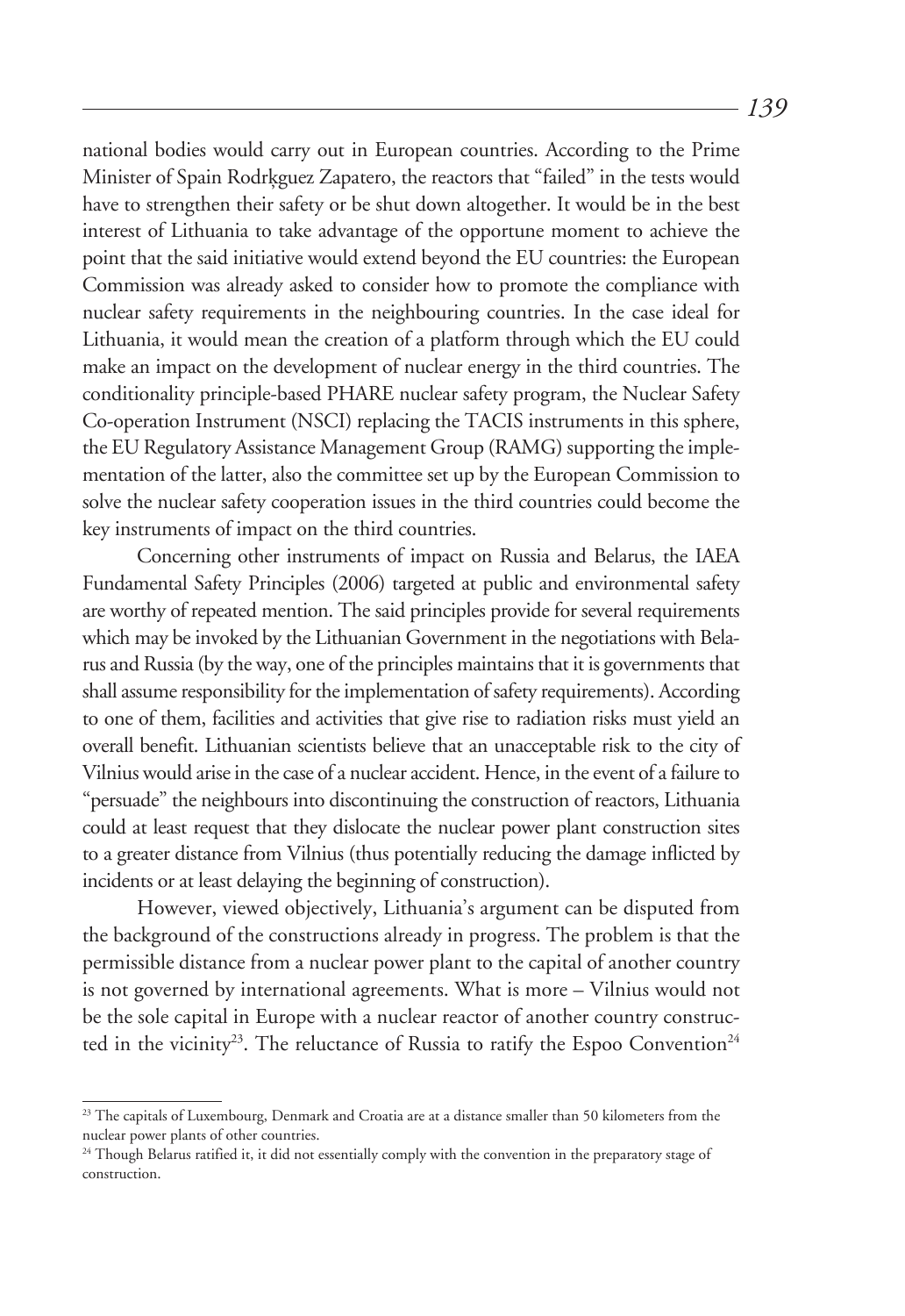and a technical (rather than political) role of the IAEA in this context are other obstacles that are not very easy to overcome.

Through Lithuania's OSCE chairmanship in 2011, Lithuania sought to bring the issues of nuclear safety on the agenda of this organisation. Bearing in mind that the OSCE brings together 56 states, including the US and Russia, the OSCE mechanism of response to accidents and other emergency situations, the early warning system or similar instruments applicable in the OSCE framework could be more efficient. The striving for good governance and publicity, stability and predictability, investment protection, market openness, efficiency, diversification and solidarity could become the principles of cooperation in this sphere, according to Lithuania. After the evident EU hesitation in the Fukushima accident, Lithuania tried to reach a consensus of the member states on the setting-up of a task force in the session of the Ministerial Council closing Lithuania's chairmanship in the OSCE. The task force would seek to coordinate the positions of the member states on the principles of the OSCE involvement, to analyse the situation, to assume the required actions to prevent potential crises from occurring or to mitigate the outcomes of emerging crises, as well as to promote the publicity and good governance through the existing mechanisms. The task force could not be established at the time of Lithuania's chairmanship (essentially due to Russia's opposition) but the idea can be again brought forward should the occasion arise.

# 3. Impact of Nuclear Energy Development on the Security of the Baltic States

# **3.1. Impact of Cooperation in the VNPP Project on Regional Cooperation**

On 27 February 2006, at the meeting in Trakai, the Prime Ministers of Estonia, Latvia and Lithuania signed the first communiqué supporting the initiative to construct a new nuclear power plant in Lithuania. Lietuvos energija, Latvenergo and Eesti Energia were invited to invest in the design and construction of the new nuclear power plant in Lithuania on equal terms. On 8 March 2006, the state-owned energy enterprises Eesti Energia, Latvenergo and Lietuvos energija signed a memorandum on the construction of a new nuclear reactor in Lithuania. It provided for the participation of the parties under equal conditions and the coverage of costs relating to common interests in equal shares. The follow-up documents replaced certain aspects of the said agreements but the very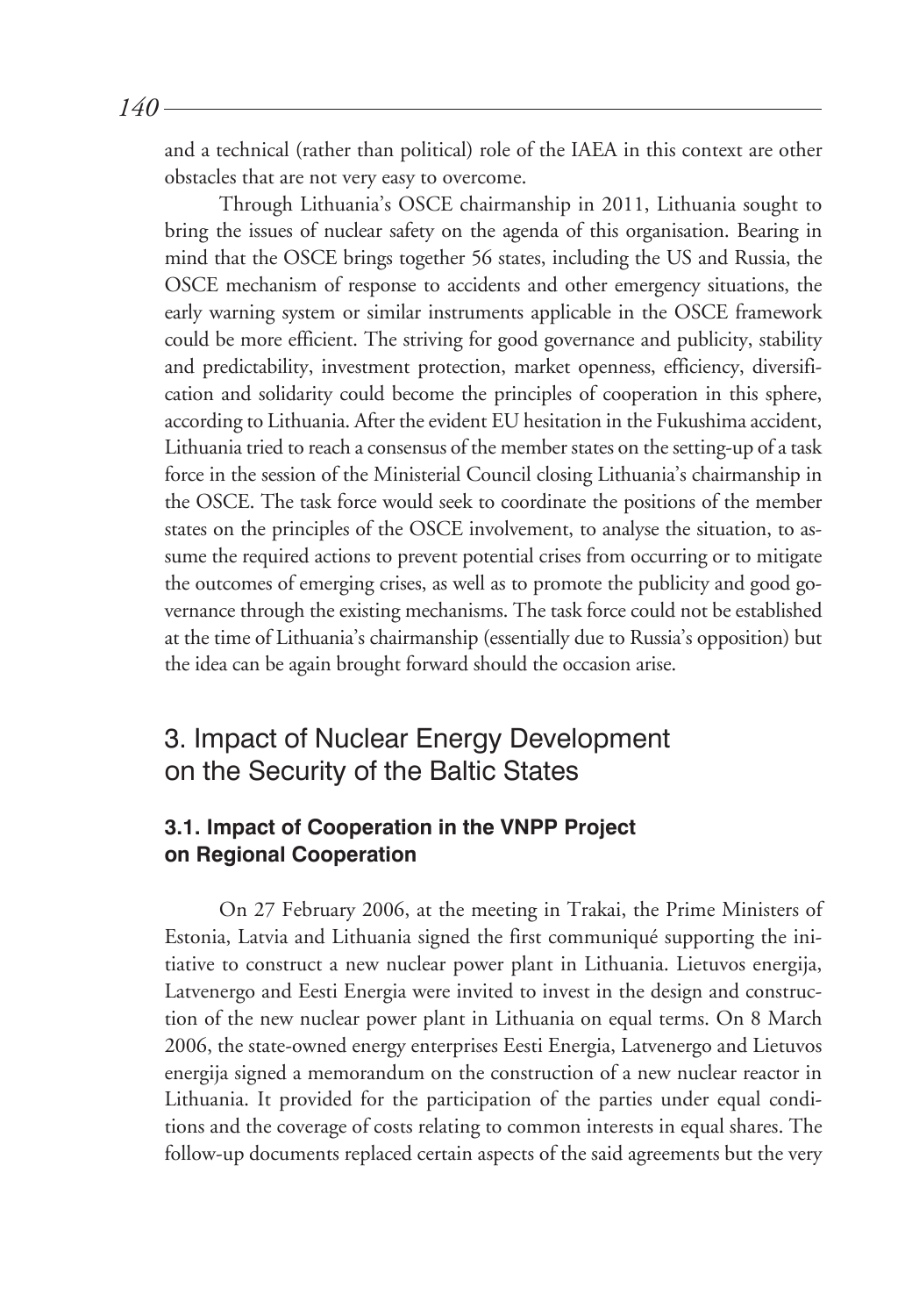substance remained unchanged – Lithuania, Latvia, Estonia and Poland (which resolved to contribute to the project in the short run) still declare their political support to both the construction of the VNPP and the construction works of the infrastructure relating to the distribution (export) of energy generated in it.

The practical implementation of these agreements definitely depends on a broader context of the Baltic-Polish relations (which is not necessarily positive). However, a breakthrough in the negotiations with the promoters of strategic projects and a closer integration of energy sectors once the said projects are completed should make a positive impact on the desecuritization of certain topical problems in bilateral relations. In this context, Lithuania is hoping for the support from Polish, Latvian and Estonian diplomats in limiting the import of the electricity produced in unsafe nuclear power plants of the neighbouring countries to the EU. Occasionally, Lithuania does receive it – we may recall the meeting of the representatives of the Baltic States, Poland and the European Commission held in December 2010 where they resolved to establish and maintain common policy goals targeted at the trade with the third countries that do not belong to the European Economic Area (EEA). This idea, by simultaneously highlighting the necessity to integrate the Baltic States to the EU internal electricity market, was also included into the communiqué signed between the ministers of energy of the Baltic countries and Poland on 31 May 2010 (it is important to note that the European Commissioner for Energy attended the ceremony of signing the said communiqué). Hence, the discussion on the prospects of implementation of strategic energy and transport projects has already become a common item on the agenda in the meetings of Lithuanian, Latvian, Estonian and Polish presidents, prime ministers and ministers. Should this tendency continue, energy projects and coordination of initiatives in this sphere have a realistic opportunity to become the catalyst for the improvement of relations among the countries in the region.

However, it must not be forgotten that the interests of Lithuania, Poland, Latvia and Estonia in respect of the new nuclear power plant in Lithuania as well as the potential limitation on import of electricity from Kaliningrad and Belarus, are still rather divergent. In the beginning of his term of office, the President of Latvia Andris Bērziņš openly doubted the capacities of his country to participate in the joint project of construction of the VNPP due to lack of resources. It should be noted that after his visit in Vilnius and the meeting with the President of Lithuania, as well as the discussion on all the projects of regional relevance, the President of Latvia declared that the energy enterprise Latvenergo would continue its participation in the VNPP project and contribute to developing such a model of control of the nuclear power plant that would best meet the interests of Latvian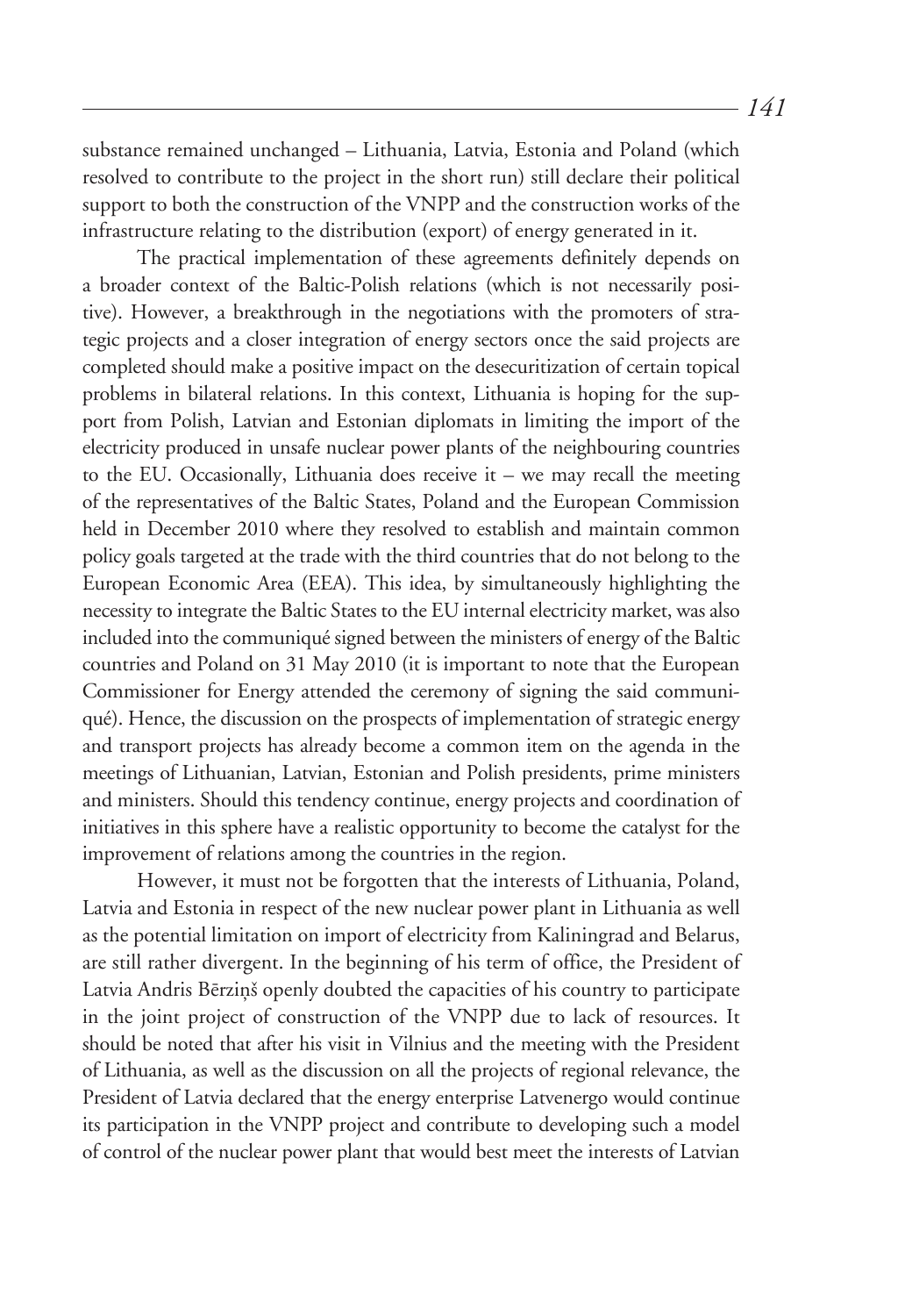*142*

residents<sup>25</sup>. However, it was followed by the declaration of the Polish company PGE of December 2011 on its decision to freeze participation in the VNPP pro- $\chi$ iect<sup>26</sup>. Similar differences of opinion emerged in discussing the limitation on electricity import from the BNNP and the ANPP – Poland and Latvia are essentially concerned with as broad import possibilities as possible, whereas Lithuania would like to block the import from "unsafe" power plants right now or at least from 2020 (when the Visaginas NPP is expected to be put to operation). In principle, additional flows of electricity import until 2016 when the Narva oil shale fired power plant will be shut down are not in Estonia's interest as well. After this date, Tallinn will seek to diversify the import of electricity at the earliest possible opportunity and on the broadest possible scope; hence, it would probably not be willing to limit the import from other countries. It will be rather difficult to coordinate the said national differences of opinion since the "concessions" made by the countries (i.e. the support to the interests of another country) would have a direct influence on their supply with electricity. If the disagreements on the common position are increasingly commonplace, it may result in the deterioration of relations in other areas as well.

#### **3.2. Role of Nuclear Energy in Reducing Energy Dependence**

Today, the raw materials used to produce the fuel for nuclear power plants are available from Australia, Kazakhstan, Russia, and Canada. Some 60% of raw uranium mined in the world belongs to Australia, Kazakhstan and Canada, and the former two have the largest resources of raw uranium at their disposal. Russia has less than 9% of the world's uranium resources.<sup>27</sup> Furthermore, regarding the enrichment of uranium to the level appropriate to a NPP, Russia is also neither the sole provider of this service nor the monopolist of its market. The Russian company Rosatom has exclusive rights of uranium enrichment for its manufactured VVER-type reactors in the EU but Rosatom/Tenex group of companies supplies fuel to 28% of reactors worldwide only. The uranium enrichment capacities offered by the German, Dutch, British and American company Urenco and the French company Areva can fully satisfy the internal needs of the EU; the said

25 LETA-ELTA ir lrytas.lt, *A. Bėrzinis pabrėžia ekonominį Visagino elektrinės aspektą* [*Andris Bērziņš highlights the economic aspect of the Visaginas Nuclear Power Plant*]*,* http://www.lrytas.lt/-13136700811311864264 a-b%C4%97rzinis-pabr%C4%97%C5%BEia-ekonomin%C4%AF-visagino-elektrin%C4%97s-

aspekt%C4%85.htm?utm\_source=rss&utm\_medium=rss&utm\_campaign=rss, 18.08.2011 (in Lithuanian). <sup>26</sup> In fact, the declaration was immediately followed by assessments that such a step of the company was not

coordinated with the Polish Government and the head of the company resigned. <sup>27</sup> Nucleus, *Paneigiam mitus*, http://www.vae.lt/files/nucleus specialus numeris.pdf , p. 8, 10.11.2011.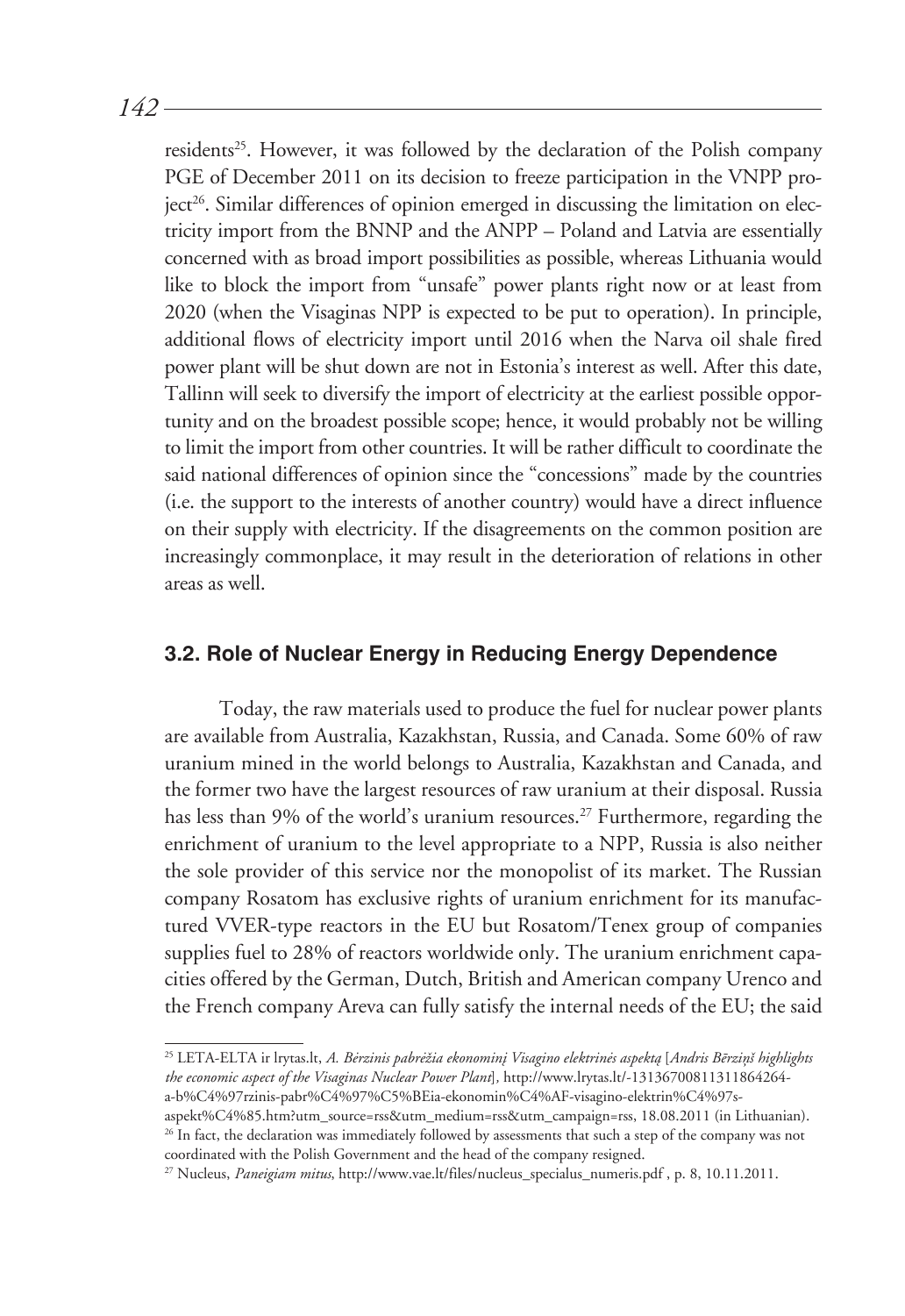companies supply fuel to 43% of reactors operating worldwide<sup>28</sup>. In other words, an assumption that the development of nuclear energy reduces the country's dependence on the supply of resources from a single country is essentially correct.

| <b>COMPANY/ COUNTRY</b> | <b>URANIUM CONVERSION</b><br>(necessary before enrichment) | <b>URANIUM ENRICHMENT</b> |  |
|-------------------------|------------------------------------------------------------|---------------------------|--|
|                         | (% of the total amount, 2009)                              |                           |  |
| Atomenergoprom (RF)     | 32.9                                                       | 45                        |  |
| Cameco (CAN+UK)         | 24.3                                                       |                           |  |
| ConverDyn (USA)         | 19.7                                                       |                           |  |
| Areva (FR)              | 19.1                                                       |                           |  |
| CNNC (China)            | 3.9                                                        | 2.2                       |  |
| Urenco (UK-Ge-NL)       |                                                            | 20.3                      |  |
| Eurodif (FR)            |                                                            | 18                        |  |
| USEC (USA)              |                                                            | 13.3                      |  |
| JNFL (Japan)            |                                                            | 0.3                       |  |

Table 1. **Uranium mining and enrichment**<sup>29</sup>

Table 2. **Production of nuclear fuel<sup>30</sup>** 

| <b>Country</b>    | <b>URANIUM RESOURCES</b>      | <b>URANIUM MINING</b> |
|-------------------|-------------------------------|-----------------------|
|                   | (% of the total amount, 2009) |                       |
| Australia         | 22.5                          | 15.7                  |
| Kazakhstan        | 13.7                          | 27.4                  |
| Canada            | 8.4                           | 20.1                  |
| Russia            | 8.4                           | 7                     |
| South Africa      | 8.2                           | n.d.                  |
| Niger             | 5.8                           | n.d.                  |
| Namibia           | 5.1                           | n.d.                  |
| Ukraine           | 3.8                           | n.d.                  |
| <b>Uzbekistan</b> | 2.1                           | 4.8                   |
| <b>USA</b>        | n.d.                          | 2.9                   |

<sup>28</sup> Neely G. R., *The Uranium Enrichment Market,* http://www.usea.org/Publications/Nuclear%20Briefings/ The%20Uranium%20Enrichment%20Market%20-%20Ux%20Consulting.pdf, 10.08.2011.

<sup>29</sup> Ibid.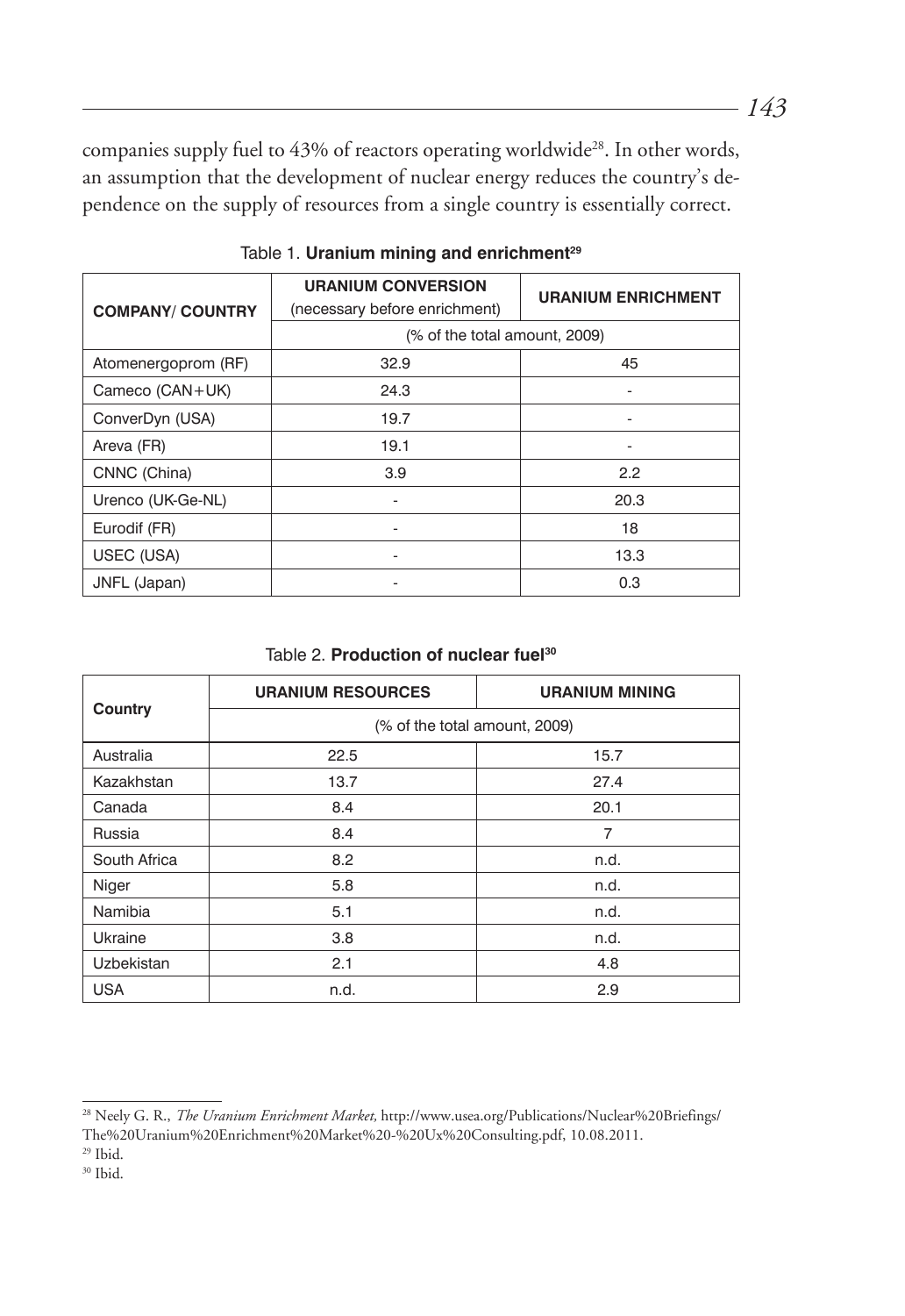# **3.3. Financial and Economic Aspects of Construction of a Nuclear Power Plant**

Several aspects have to be highlighted when discussing the price of energy generated by nuclear power plants. First of all, it is not fuel, power plant maintenance or energy transfer costs that make up the largest share in the net price of energy produced in a nuclear power plant, but the costs of construction of the power plant itself. According to the estimates of the International Atomic Energy Agency, the investments to the construction of a power plant (according to the average construction costs of nuclear power plants in Canada, Japan, Spain, the USA) accounts for more than 60% of the final energy price. Fuel makes up only  $-15\%$  of the final energy price<sup>31</sup>. For the sake of comparison: fuel costs in gas-fired power plants make up 70%, whereas investments to power plants account for 25% of the final electricity price. However, the often overly optimistic nuclear power plant decommissioning costs should also be added to the price of nuclear energy.

In the meantime, neither experts nor politicians can give a clear answer to the question as to how much the VNPP will cost and whether the price of electricity generated by it will be competitive. Some economists highlight enormous construction costs of the VNPP – according to their estimates, the price of the nuclear power plant could reach some 12 billion litas; the addition of extra costs and interest could boost the price to over 20 billion litas<sup>32</sup>. By contrast, Rimantas Vaitkus, Director of External Affairs at the VNPP, believes that even inclusive of all the costs (construction and equipment of the power plant, capital costs, loan interest costs, fuel costs, maintenance and operation costs, taxes, etc.), the price of nuclear energy in Europe  $(12.5 - 20 \text{ ct/kWh})$  is lower than the price of the energy produced by means of combustion of natural gas  $(20 – 30 \text{ ct/kWh})$  or using wind energy  $(21.5 - 40 \text{ ct/kWh})^{33}$ . When comparing the price per kilowatthour, Lithuanian scientists note that the net price of electricity generated in the gas-fired Lithuanian power plant in Elektrėnai currently equals to 31 ct/kWh. In 2011, Lithuania could purchase electricity from Russia at the price of 19-20 ct/ kWh. By contrast, the price per kilowatt-hour of nuclear energy in the currently operating power plants varies from  $0.04 - 0.3$  USD/kWh (in LTL – 8-77 ct/

<sup>31</sup> *The Economics of Nuclear Power,* http://www.world-nuclear.org/info/inf02.html, 12.08.2011.

<sup>32</sup> Rudzkis R., *Kiek kainuos VAE gaminama elektros energija? [How much will the electricity generated by the Visaginas NPP cost?]* http://www.delfi.lt/news/ringas/lit/rrudzkis-kiek-kainuos-vae-gaminama-elektrosenergija.d?id=50295440, 13.10.2011 (in Lithuanian).

<sup>33</sup> *Visagino AE ir ekonominiai niuansai – ką naudinga žinoti [Visaginas NPP and economic nuances – facts you should know],* http://www.enmin.lt/lt/komentarai/detail.php?ID=1609, 20.10.2011 (in Lithuanian).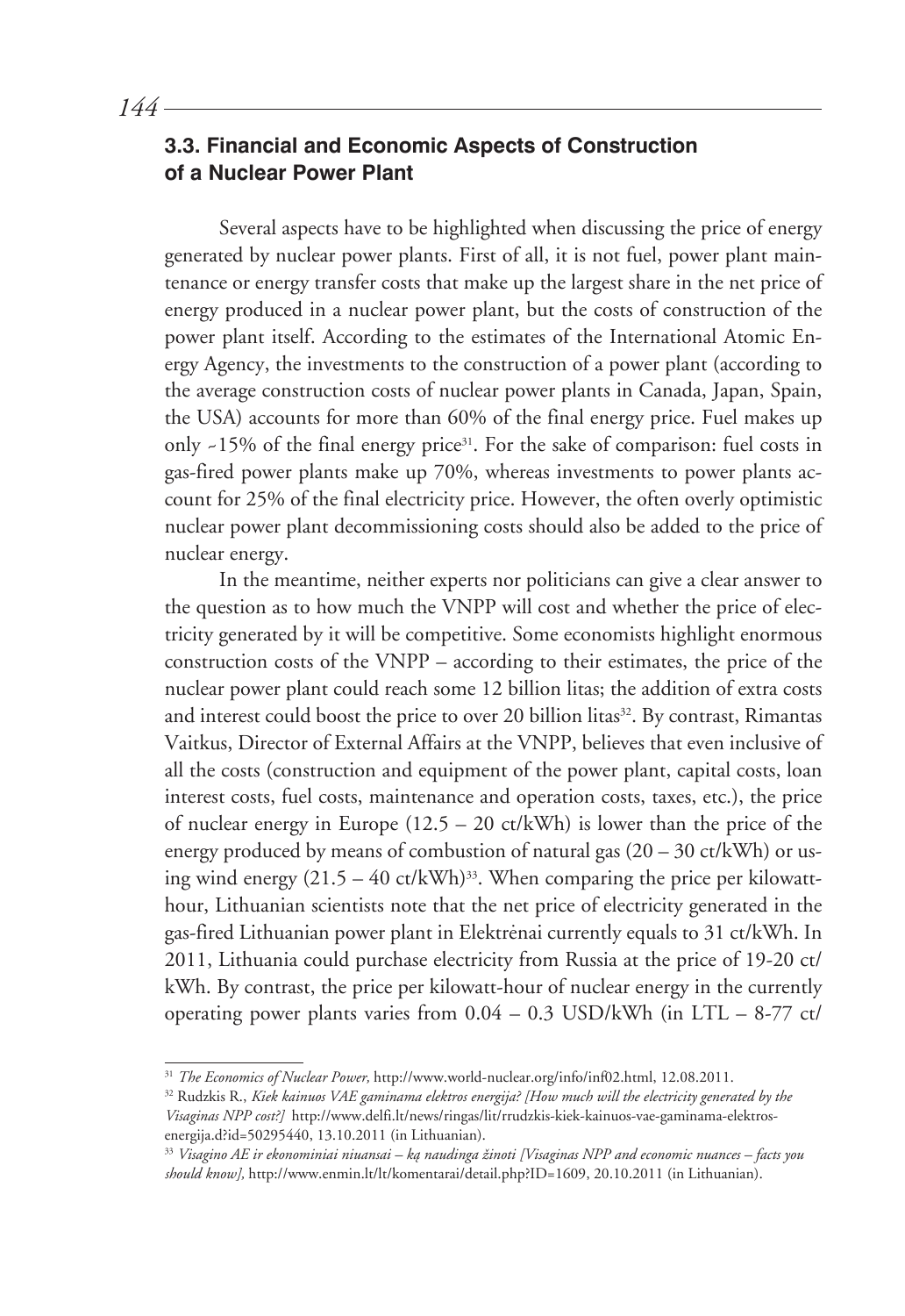kWh). Hence, the key question is: how much will the construction of the NPP and its putting-into-operation cost and what will be the price of gas, oil products and renewable energy resources at that time?

It is rather difficult to evaluate the price of traditional and renewable resources in ten years – it will definitely depend on economic, financial and political situations in developed countries, as well as the region's rapid development. However, with technologies gradually developing, the reduction in the net price of renewable energy resources can be observed in several recent years – a number of experts assume that such a tendency should persist<sup>34</sup>. The resources of oil and natural gas are gradually shrinking; therefore, their extraction costs should show an upward trend in the future. As regards the VNPP construction costs, the loss of some orders by Hitachi corporation after the Fukushima accident is in the best interest of Lithuania and its regional partners. To achieve at least a partial compensation of the losses incurred, the said company may offer more favourable conditions of construction of a nuclear power plant. Furthermore, after the shutdown of the Ignalina NPP in Lithuania, the infrastructure required for the operation and maintenance of a NPP in Lithuania remained in a rather satisfactory condition; Lithuania still has the specialists with the required expertise in nuclear energy production (new experts are being prepared as well). In principle, the general public supports the construction of the NPP – it determines lower costs for public relations. Finally, the construction of the NPP is one of the key priorities of the Government in the development of energy infrastructure – it guarantees an important political support and reduces the costs of project implementation. These factors play an important role in negotiating the contribution of Lithuania and other stakeholders in the project (for instance, we may expect that seeing the government's support to the project and evaluating it as one of a more important steps in the prospective restoration of its standing in the world and the establishment of its position in the local (Northern European region) market, the investor will agree to arrange a return-on-investment schedule for a longer period than usual). However, some experts note that the final price of nuclear power plants is always 2-5 times higher than initially projected<sup>35</sup>. Therefore, we should not reject the pessimistic scenario that, in view of the growing competition (and risk), the

<sup>34</sup> COM(2006) 848, 10.01.2007 (*Communication from the Commission to the Council and the European Parliament – Renewable Energy Road Map – Renwable energies in the 21st century: building a more sustainable future*), 4.3.

<sup>35</sup> Vilemas J., "Branduolinės energetikos plėtros problemos atviros rinkos šalyse ir jų pamokos Lietuvai", konferencija "Lietuvos energetika po ekonominės krizės ir Ignalinos uždarymo" ["Problems of Development of Nuclear Energy in Open-Market Economies and Their Lessons to Lithuania", conference "Lithuanian Energy in the Aftermath of the Economic Crisis and the Shutdown of the Ignalina Nuclear Power Plant"], 26.09.2011 (in Lithuanian).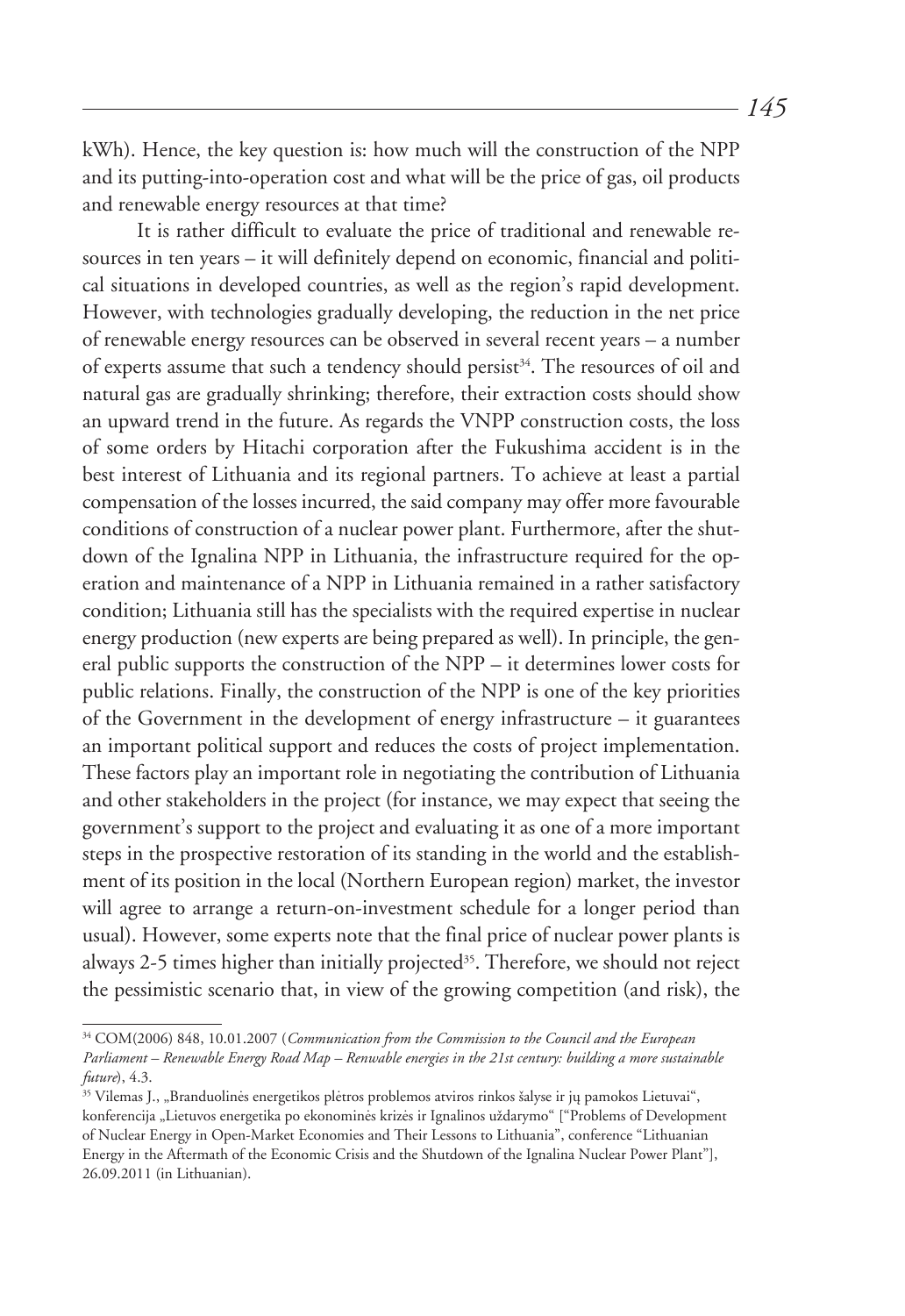investor may try to force the negotiators of the Baltic States and Poland into the commitment over the conditions that would guarantee a more speedy (or stable) return on investments, thus resulting in a higher electricity price to the consumers in the region.



Figure 2. **Cost of energy produced in a nuclear power plant**<sup>36</sup>

#### **3.4. Reactor Safety Problem**

In the decision-making over the NPP construction, safety issues are as important as investments, technical power plant parameters, international cooperation and other related factors. As regards nuclear energy, safety is understood in two aspects: a) as prevention of unintentional conditions or events determining a nuclear leakage from a NPP and b) as protection from intentional actions causing damage (for instance, terrorist attacks against NPP or nuclear fuel storage facilities). Regarding the environmental aspect of safety, a comment made by Anne Lauvergeon, a representative of the French company AREVA, is worth mentioning, according to which nuclear energy determines the reduction in the

*146*

<sup>36</sup> Cooper M., *The Economics of Nuclear Reactors: Renaissance or Relapse?,* Institute for Energy and the Environment, Vermont Law School, 2009, p. 12.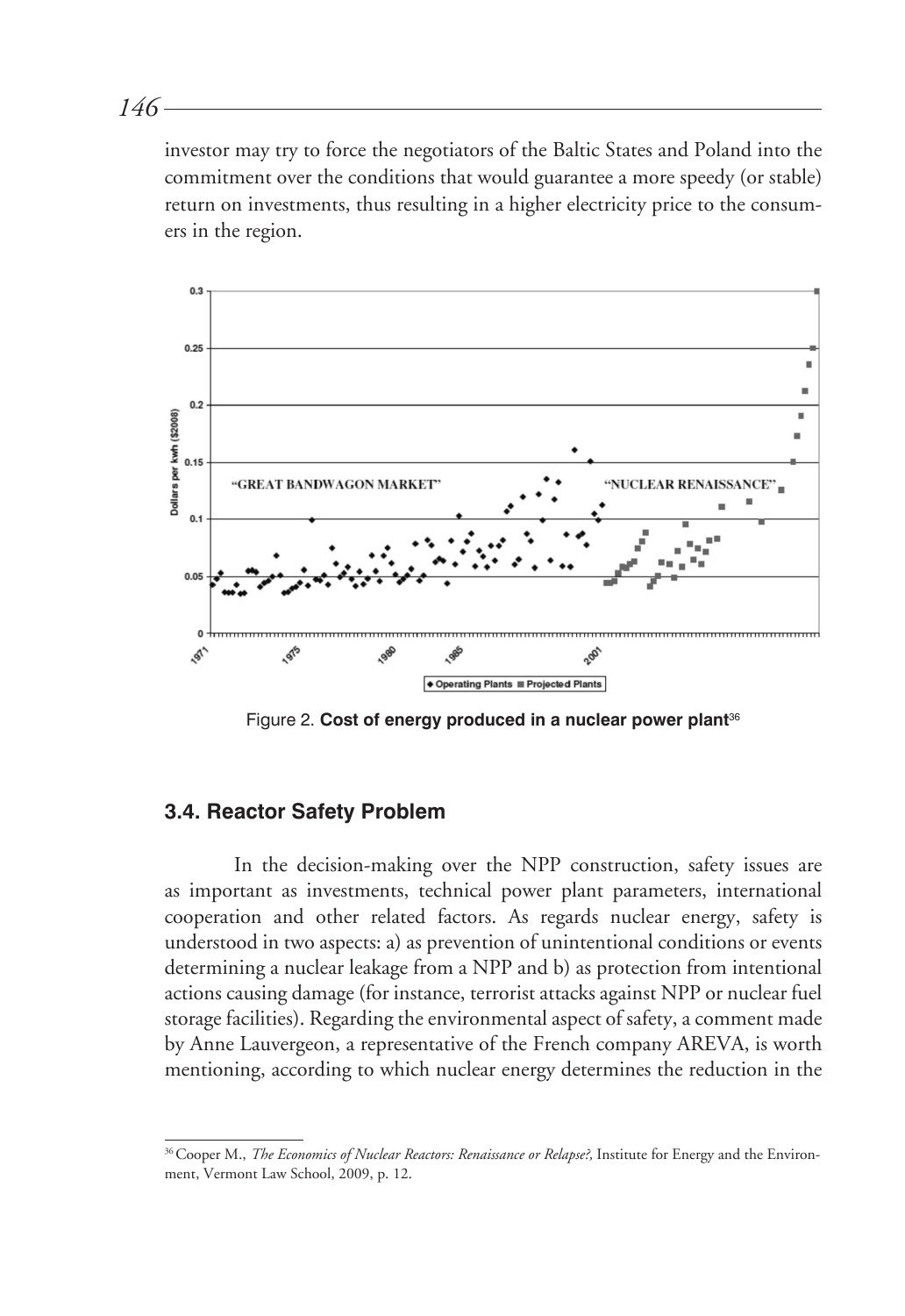annual carbon dioxide emissions by  $630$  million tonnes<sup>37</sup>. In other words, those arguing that nuclear energy is not and may not be totally safe in environmental terms should not forget another aspect – in 2009, electricity generators released as much as 9 billion tonnes of carbon dioxide to the environment (out of 30 billion tones of the total pollution generated by industry and 50 billion tonnes of the total carbon dioxide emissions). It is estimated that once nuclear energy is phased out and the same amount of electricity is generated, 11 billion tonnes of carbon dioxide would be released to the environment. Furthermore, according to the data of the United Nations Environmental Programme, to reduce global warming by at least 2C, the total volume of CO2 emissions should be reduced to at least 44 billion tonnes by 2020. If no measures are taken, by 2020 CO2 emissions will amount to 54-60 billion tons; with ambitious goals, pollution can be reduced to 49 billion tons – the "surplus" of 5 billion tonnes would nevertheless remain. Thus, 2 billion tons which nuclear energy could save, do not guarantee a substantial breakthrough but it is still a factor of considerable importance.

| CO <sub>2</sub> emissions in 2009         |                                     |                 |  |  |
|-------------------------------------------|-------------------------------------|-----------------|--|--|
| Total                                     | 50 billion tonnes                   |                 |  |  |
| Industry                                  | 30 billion tonnes                   |                 |  |  |
| Electricity<br>production                 | Present                             | 9 billion t     |  |  |
|                                           | If nuclear energy was<br>phased out | 11 billion t    |  |  |
|                                           | "Saved"                             | 2 billion t     |  |  |
| CO2 emissions in 2020                     |                                     |                 |  |  |
| UN plan to reduce global warming by 2C    |                                     | 44 billion t    |  |  |
| Forecasts if no measures are taken        |                                     | 54-60 billion t |  |  |
| Forecasts if immediate measures are taken |                                     | 49 billion t    |  |  |
| Surplus in the best case                  |                                     | 5 billion t     |  |  |

Table 3. **CO2 emissions and impact of nuclear energy**

Conclusion: 2 billion tonnes which could be "saved" by nuclear energy do not guarantee a substantial breakthrough but it is nevertheless a factor of significant importance

The year 2012 will most likely witness the endeavour to conclude a global and legally binding agreement on the issues of climate change – once the developing countries agree to meet the objectives which they can and are willing to pursue, the utmost responsibility for the reduction in CO2 emissions will most likely fall on the EU Member States. Therefore, a number of the EU coun-

<sup>37</sup> Bigot, B., Safe Management of Nuclear Waste, *The European Files*, 22, 2011, p. 34.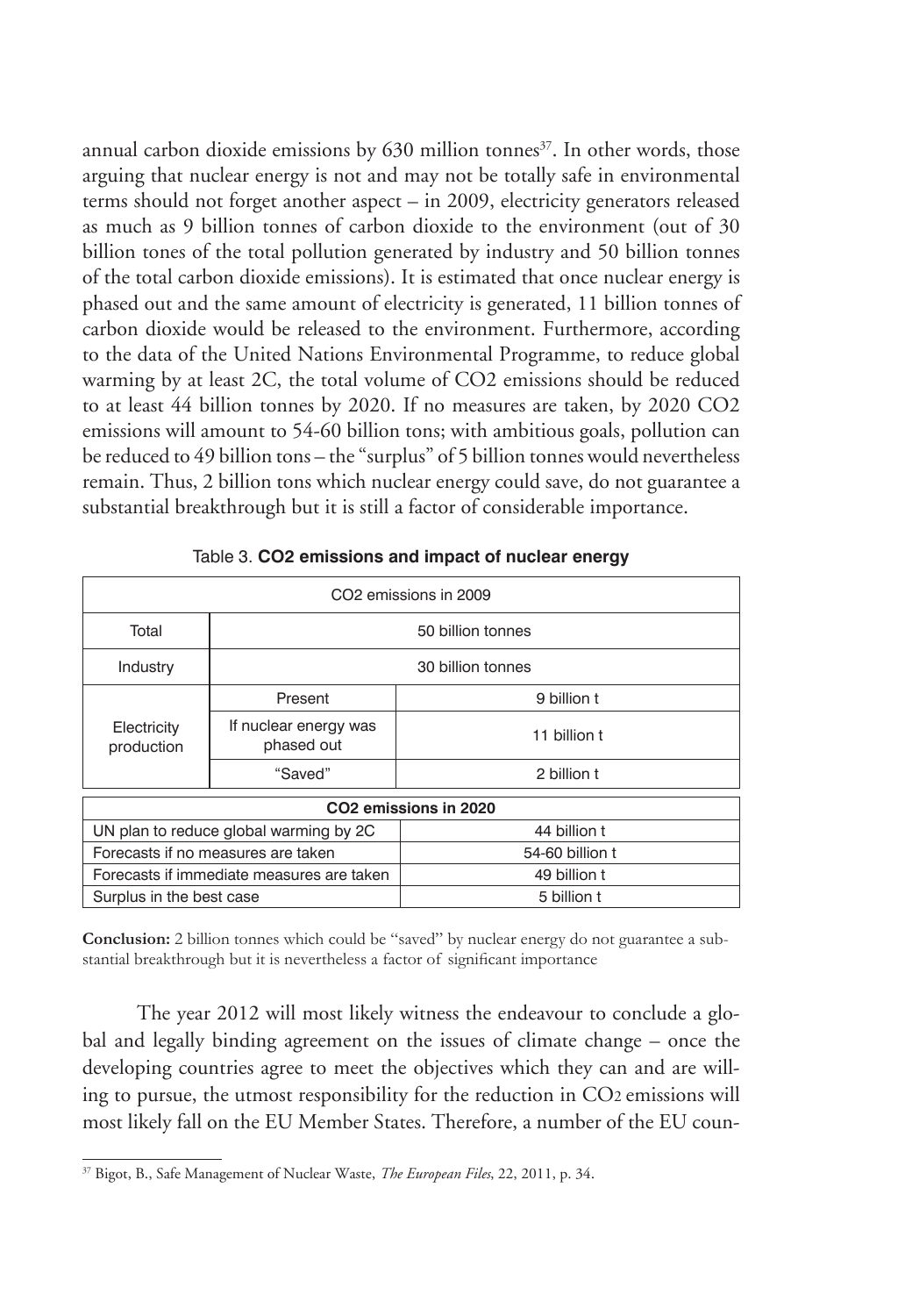tries developing nuclear energy do not seek to "get rid of" nuclear energy but to strengthen nuclear safety and to develop the systems of radiation monitoring and early warning. In April 2011, the participants of the Review Meeting of the Convention on Nuclear Energy highlighted that the new NPP should be built in close cooperation with the neighbouring countries exclusively; decisions on a construction site must be without prejudice to the IAEA safety standards focusing on the NPP impact on people, society and environment. At this meeting, the representatives from Lithuania supported the Action Plan on Nuclear Safety drafted by the IAEA Director General, according to which not only the requirements but also the recommendations drawn by the IAEA would be binding to the countries. Furthermore, all countries developing nuclear energy should transpose the provisions of international conventions on nuclear energy into the national law, to establish an independent regulatory body supervising the compliance with the requirements of nuclear safety, etc. It proposed to adjust the applicable IAEA safety standards to contemporary circumstances, to update the requirements of design, operational management, structural reliability and prospective decommissioning, and to take into account seismic threats and climate change (the growing number of hurricanes, floods, droughts, etc.).

When assessing the NPP resistance for terrorist and other targeted attacks, the recent growth of concern of the international community with this safety aspect deserves special notice. The majority of experts<sup>38</sup> conclude that nuclear reactors would withstand terrorist attacks much better than any other buildings. For instance, the 2002 study of Electric Power Research Institute (EPRI) maintains that in the US, NPP nuclear reactors could withstand the impact of a fully-fuelled Boeing 767-400 of over 200 tons as the basis flying at the maximum speed of 560 km/h<sup>39</sup>. Besides, there is only a very tiny chance for an aircraft to crash straight into a NPP, the more so to the location of a NPP where a nuclear reactor is situated. According to the 2003 study carried out by the Swiss Federal Nuclear Safety Inspectorate,<sup>40</sup> the chances of radioactive leakage after an aircraft crash are low in older-generation NPP of the country, and especially low in more modern NPP. Similar results were identified for a hypothetical terrorist attack against the used fuel storage facilities: radioactive particles would not be released into the environment in the event of an

*148*

<sup>38</sup> For instance, see Deterring Terrorism: Aircraft Crash Impact Analyses Demonstrate Nuclear Power Plant's Structural Strength (EPRI Study), http://www.nei.org/resourcesandstats/documentlibrary/safetyandsecurity/ reports/epriplantstructuralstudy/*, 26.09.2011 and* Chapin D. M., et al., Nuclear Power Plants and Their Fuel as Terrorist Targets, *Science Magazine* 297 (5589), 2002, p. 1997-1999.

<sup>&</sup>lt;sup>39</sup> According to the authors of this study, not even an armoured-concrete containment building would be damaged in the event of an attack (it could only be damaged by several repetitive strong strikes).

<sup>40</sup> For the study "Stellungnahme der HSK zur Sicherheit der schweizerischen Kernkraftwerke bei einem vorsätzlichen Flugzeugabsturz", see: http://static.ensi.ch/1312876660/fla-bericht\_maerz03.pdf.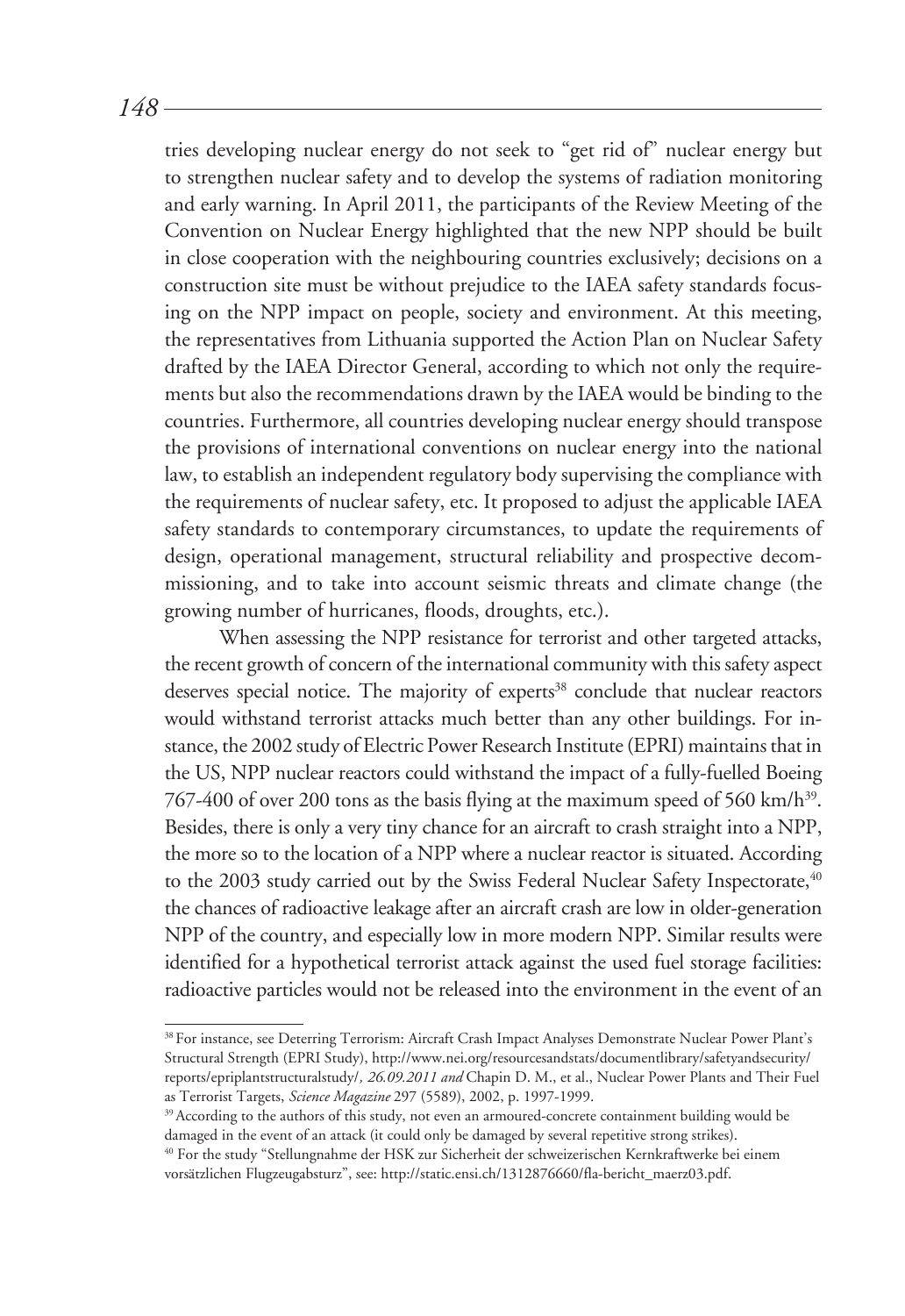attack. Despite that, in the aftermath of the 11 September attacks, the USA worked to strengthen the safety of NPP in the country: it reformed and retrained security personnel, strengthened plant access control, surveillance and intrusion detection systems,  $etc.<sup>41</sup>$ 

When evaluating the safety of nuclear reactors in this context, conclusions on safe or unsafe reactors will definitely depend on the country and the approach of the NPP operator towards this problem. For instance, being one of the leaders of nuclear energy development, France continues to invest in nuclear energy and its safety. To reduce the pollution to an even greater extent, the used fuel is recycled (the processes of enrichment of uranium and plutonium are repeated) and repeatedly used or safely buried in deep geological layers (500 m deep). In the meantime, Russia is indeed facing difficulties in solving the safety problems of nuclear reactors of both types. We may remember the collapse of steel carcass structures at the site of the Leningrad NPP-2 under construction in 2011, which were supposed to protect the plant from external impact and to contain radiation in the event of a nuclear accident. In this context, it is worth mentioning the official 150-page report of the Russian Government presented at the meeting of the State Council of 9 June 2011<sup>42</sup>, which listed as many as 32 problems identified in nuclear power plants in Russia – starting with a lack of tests for potential shocks that could be caused by natural phenomena and ending with the absence of control of the storage of potentially explosive materials<sup>43</sup>. In the case of the VNPP, we may expect that the severe experience of the selected investor in Japan, the obligation to comply with the EU requirements and international agreements, project internationality and the focus on environmental issues in the discussion on the safety of reactors in the neighbouring countries should guarantee relatively scrupuluous attention to the safety of a nuclear reactor in Lithuania and its safe operation respectively.

# **Conclusions**

After the Fukushima nuclear accident, public trust in nuclear energy slumped from 45-75% to 21-51% across the globe. Governments are forced to

*149*

<sup>41</sup> United States Nuclear Regulatory Commision, *Force-on-Force Security Inspections,* http://www.nrc.gov/ reading-rm/doc-collections/fact-sheets/force-on-force-fs.pdf, 07.09.2011.

 $42$  The report became public after it fell into the hands of the environmental NGO Bellona based in Norway. <sup>43</sup> The said document states that the nuclear power plants in the country are not as safe as it was thought, in particular as regards their safety in the event of an earthquake (none of the nuclear power plants was tested for the shock which could be caused by an earthquake); the seismic level of most of the NPP sites is underestimated; some NPP "do not have an automatic shutdown mechanism" for the case of earthquakes.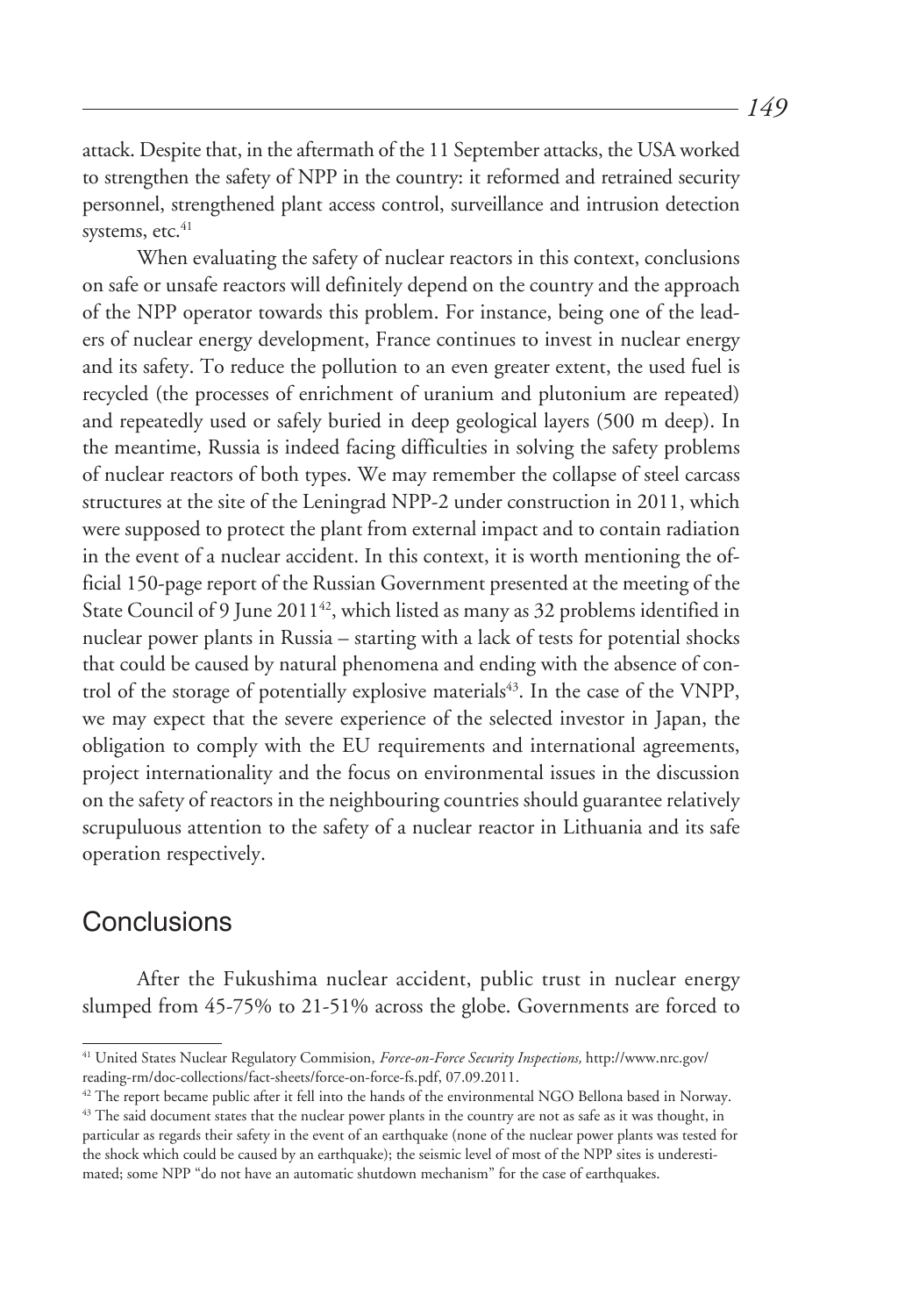*150*

react to such public opinion – some do it by reviewing the reactor safety requirements and strengthening the control of compliance with them, while others shut down unsafe nuclear power plants and refuse to plan the construction of new reactors. It is not very difficult to make nuclear phase-out decisions if there is political will – the useful life of a number of nuclear power plants in operation is running out anyway (the average useful life of reactors operating for an average period of 40 years is 27 years), and the energy generated in nuclear reactors makes up barely 14% of the total electricity consumption worldwide. Other arguments are no less strong: catastrophic outcomes of potential accidents, vast construction costs of nuclear power plants (due to more stringent safety requirements after the accident in Japan, nuclear reactors are expected to get even more expensive), pending problem of storage of used nuclear fuel, and substantial risk of operation (in the event of a nuclear accident, similar reactors running in other spots of the world may be shut down for safety reasons). A long and complex process of NPP construction, reducing costs of energy generation from renewable energy resources, as well as rapidly developing shale gas and energy saving technologies are equally deterrents to motivating the construction of new NPP. The NPP decommissioning also requires a special mention – the examples of the Ignalina NPP and the Greifswald NPP show that on the average the shutdown of a NPP  $costs over 3 billion euro<sup>44</sup>$ .

As regards the EU, we should probably have no doubts that the requirements relating to reactor safety will get tighter at the initiative of the Member States taking an opposing position in respect of nuclear energy development; the shutdown of the reactors failing in 'stress tests' will be required. Notwithstanding the above, international organisations place the share of nuclear energy at the range of 5–12.5% in the total primary energy balance for 2050, whereas in electricity production nuclear energy may account for  $9-22\%$  (at present  $-16\%$ )<sup>45</sup>. In other words, the "sceptics" will most likely fail in contesting the "rational need" of Finland, France, the Czech Republic, the UK, the Netherlands and other countries to construct new-generation reactors. The failure of the European Parliament to adopt the resolution on nuclear energy is an excellent illustration of the difference of opinion within the EU, whereas the instruments of the general EU energy policy

<sup>44</sup>The NPP decommissioning is not an issue of exclusively national importance for other than solely financial factors. For instance, Germany's unilateral decision to phase out nuclear energy by 2022 received the criticism from both the EU Commissioner Günther Oettinger and the Member States. There is no doubt that the decision taken by Germany will affect the energy infrastructure development plans of its neighbours and across the EU.

<sup>45</sup> World Nuclear News, *Another drop in nuclear generation,* http://www.world-nuclear-news.org/newsarticle.as px?id=27665&terms=another+drop+, 05.10.2011.